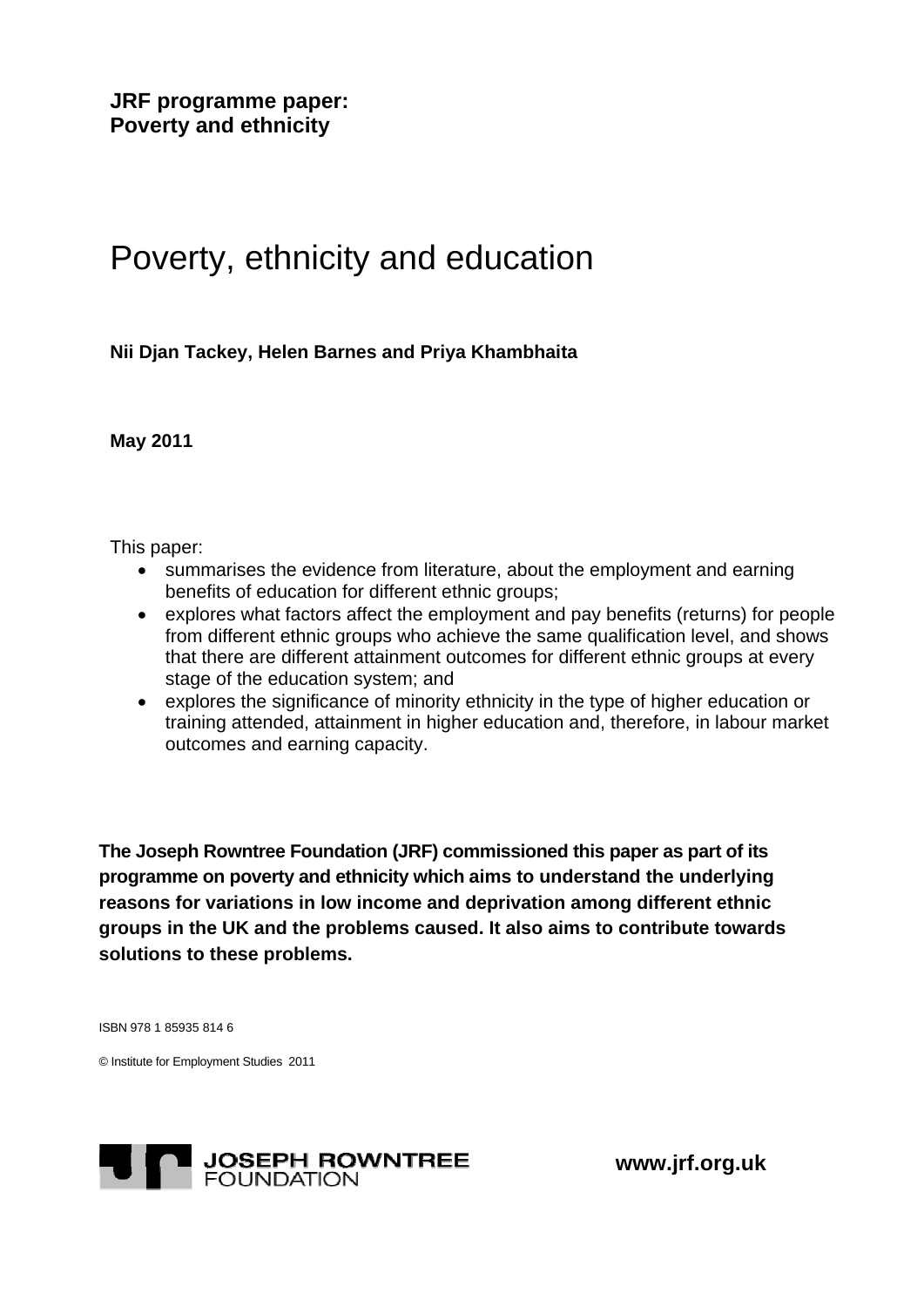This paper was commissioned to inform the work of the JRF poverty and ethnicity programme, which aims to understand the underlying reasons for variations in low income and deprivation among different ethnic groups in the UK and the problems caused. It also aims to contribute towards solutions to these problems.

The Joseph Rowntree Foundation has supported this project as part of its programme of research and innovative development projects, which it hopes will be of value to policy-makers, practitioners and service users. The facts presented and views expressed in this report are, however, those of the authors and not necessarily those of JRF.

Joseph Rowntree Foundation The Homestead 40 Water End York YO30 6WP [www.jrf.org.uk](http://www.jrf.org.uk/)

This report, or any other JRF publication, can be downloaded free from the JRF website (www.jrf.org.uk/publications/).

© Institute for Employment Studies 2011

First published 2011 by the Joseph Rowntree Foundation

All rights reserved. Reproduction of this report by photocopying or electronic means for non-commercial purposes is permitted. Otherwise, no part of this report may be reproduced, adapted, stored in a retrieval system or transmitted by any means, electronic, mechanical, photocopying, or otherwise without the prior written permission of the Joseph Rowntree Foundation.

ISBN 978 1 85935 814 6 (pdf)

Ref: 2608

Contact: Helen Barnard [helen.barnard@jrf.org.uk](mailto:helen.barnard@jrf.org.uk)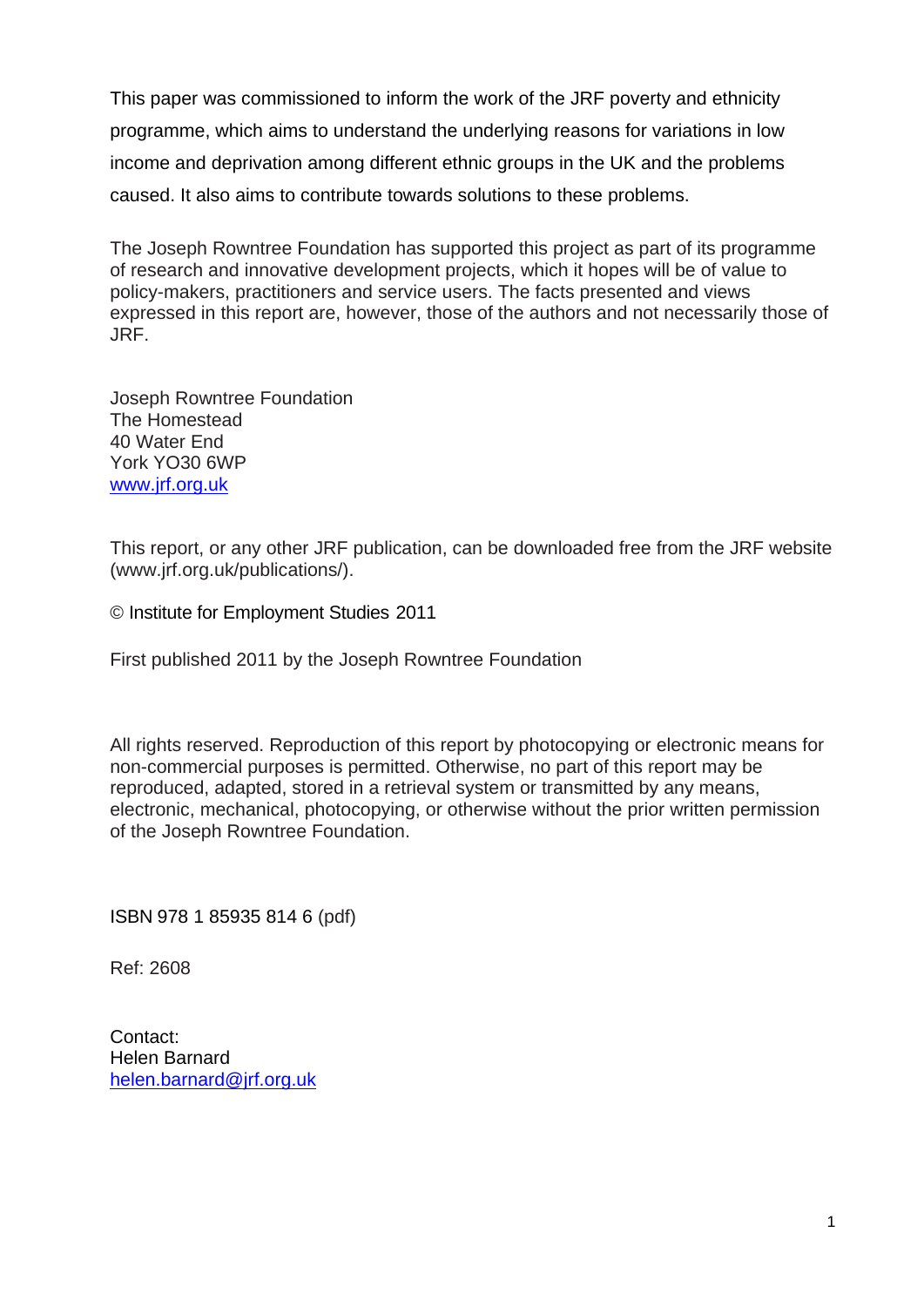### **Contents**

|                  |                                                         | Page |
|------------------|---------------------------------------------------------|------|
| <b>Section 1</b> | Introduction                                            | 3    |
| <b>Section 2</b> | Experiences at different stages of the education system | 4    |
| <b>Section 3</b> | Post-16 and post-18 education                           | 9    |
| <b>Section 4</b> | Employer behaviour                                      | 13   |
| <b>Section 5</b> | Possible recommendations and future directions          | 15   |
|                  | <b>Notes</b>                                            | 17   |
|                  | References                                              | 17   |
|                  | About the authors                                       | 23   |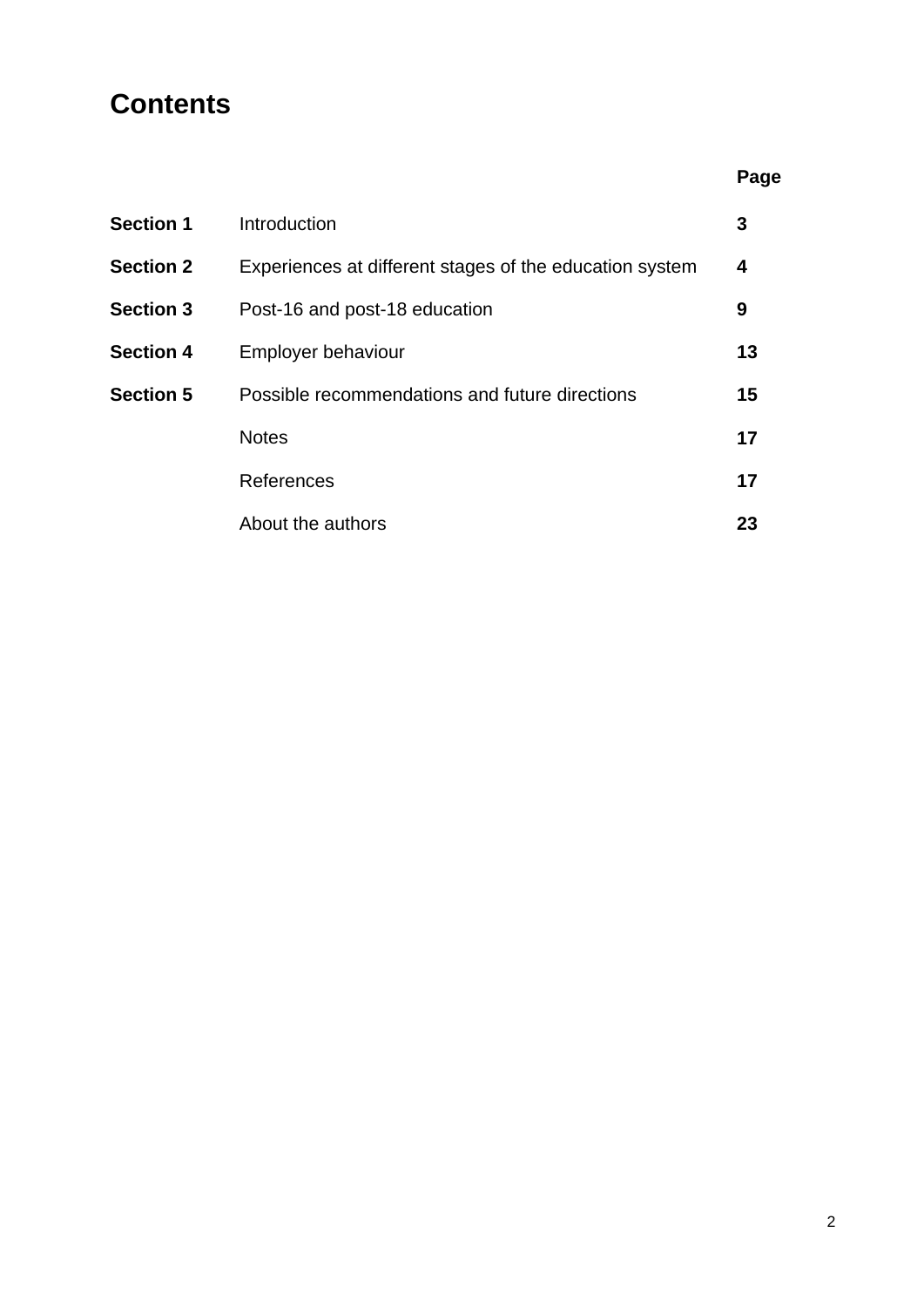## **Introduction**

This paper seeks to draw out what we know and what we do not know about the underlying causes of the differential employment and pay benefits (returns) of education between different ethnic groups, and the ways in which these interact with other factors which, such as gender and social class, which affect the benefits of education. Platt (2007) has highlighted the high rates of poverty among some ethnic groups, and lower employment rates for Pakistani, Bangladeshi and black African people of working age, including those born in the UK, as well as the differential benefits of degree-level education for Pakistani and Bangladeshi men and women. Strand (2008) has highlighted how the attainment of white British pupils is polarised by social class to a greater extent than any other ethnic groups. The educational under-achievement of white British pupils in inner city schools has further drawn attention to the situation of white working class pupils living in disadvantaged neighbourhoods with high levels of poverty (Demie and Lewis, 2010a).

A growing acknowledgement of in-work poverty has led to an increased emphasis on the importance of skills and qualifications to address child poverty (Bradshaw, *et al*, 2006) and labour market disadvantage (Green and Owen, 2006) and increase social justice (HM Treasury, 2006). Moreover, poverty can be transmitted across generations via educational disadvantage; childhood poverty is associated with lower educational attainment which, in turn, is associated with low income in adulthood (Smith and Middleton, 2007).

Increased education reduces out-of-work poverty by increasing the likelihood of being in paid work, and reduces in-work poverty by increasing earnings. (Smith and Middleton, 2007). Both the level and type of qualification are key influences on the probability of being in employment and lifetime earnings (Machin and McNally, 2006). The strong relationship between qualifications and wages is evident. For example, people who achieve level 2 vocational qualifications earn substantially more than those who do not (DIUS, 2007). Those from economically disadvantaged backgrounds potentially get the highest benefits from education (Machin and McNally, 2006). This paper seeks to marshal the available evidence regarding differential benefits from education by ethnicity, exploring:

- What factors affect the employment and pay returns for people from different ethnic backgrounds who achieve the same qualification level? How, and at what stage, do they have an impact? How does this impact on patterns of poverty?
- What scope is there for changing the situation so that education provides a more effective and equitable ladder out of poverty? To what extent does the capacity for change lie within or outside the education system itself?

The paper is framed in terms of the stages from early learning to higher education participation, and seeks to draw out both individual and structural factors, with a primary focus on employment and wage returns. It seeks to identify explanatory factors for differential returns and highlight priority issues for further research (Gillborn, 2010).

There is a large econometric literature exploring the returns to education. Because of the difficulties in comparing like with like even within the same family (as birth order, changes in parental income and so on affect outcomes) some studies have concentrated on same-sex twins, while others have sought to control for observed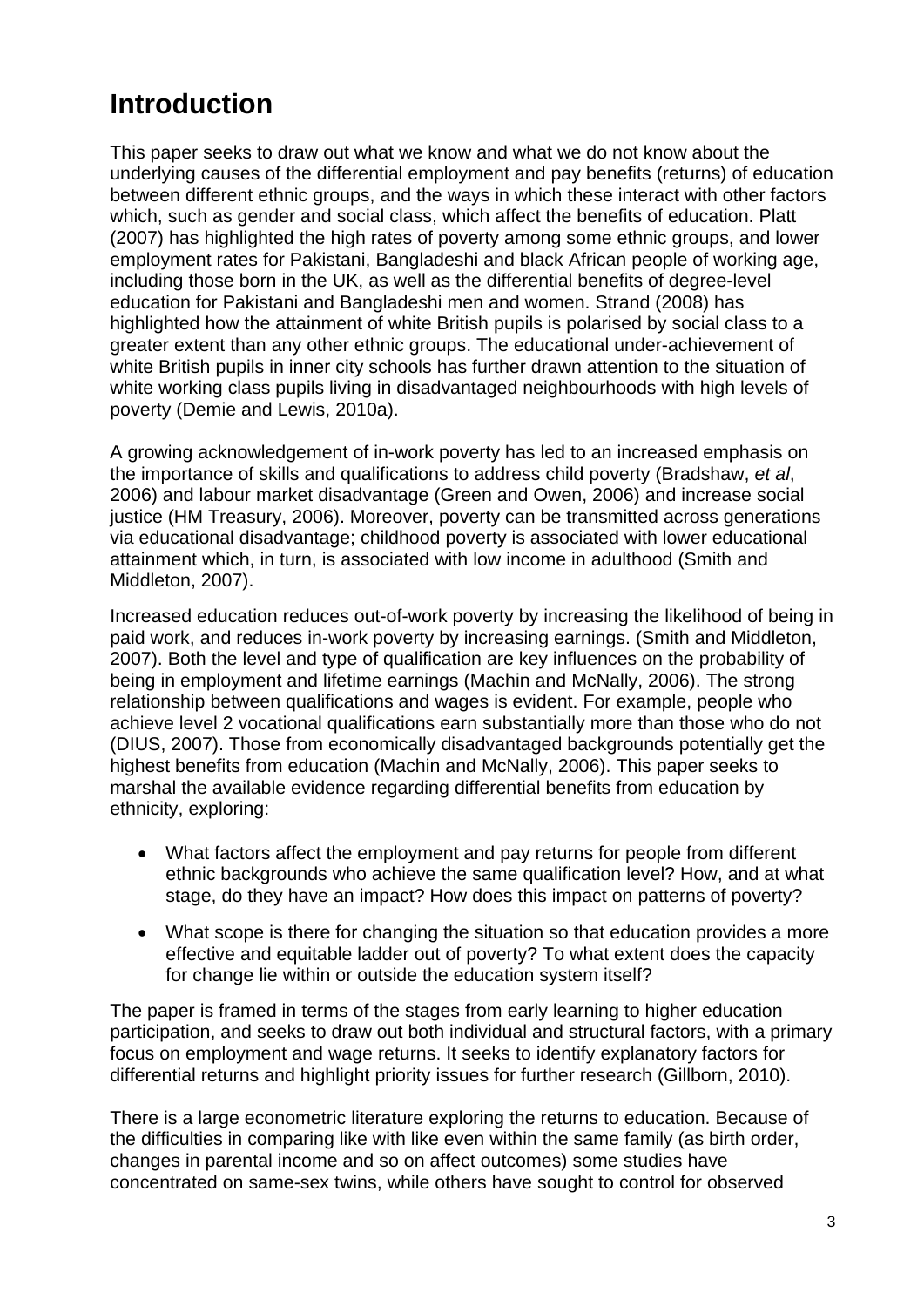differences by means of statistical techniques such as propensity score matching. This provides some indication of the complexities in seeking to make comparisons based on populations rather than individuals, and populations which are known to differ in many salient ways. It can also be difficult to separate the causal effect of qualifications on earnings from the fact that individuals with certain characteristics (often unobserved) may select to participate in certain types of learning. It is necessary to keep this in mind when interpreting and analysing the evidence presented (Machin and McNally, 2006).

### **Experiences at different stages of the education system**

Table 1 summarises the research evidence on key differentials by ethnicity, gender and social class at different stages of the educational process. Some additional issues are also highlighted in the text which follows.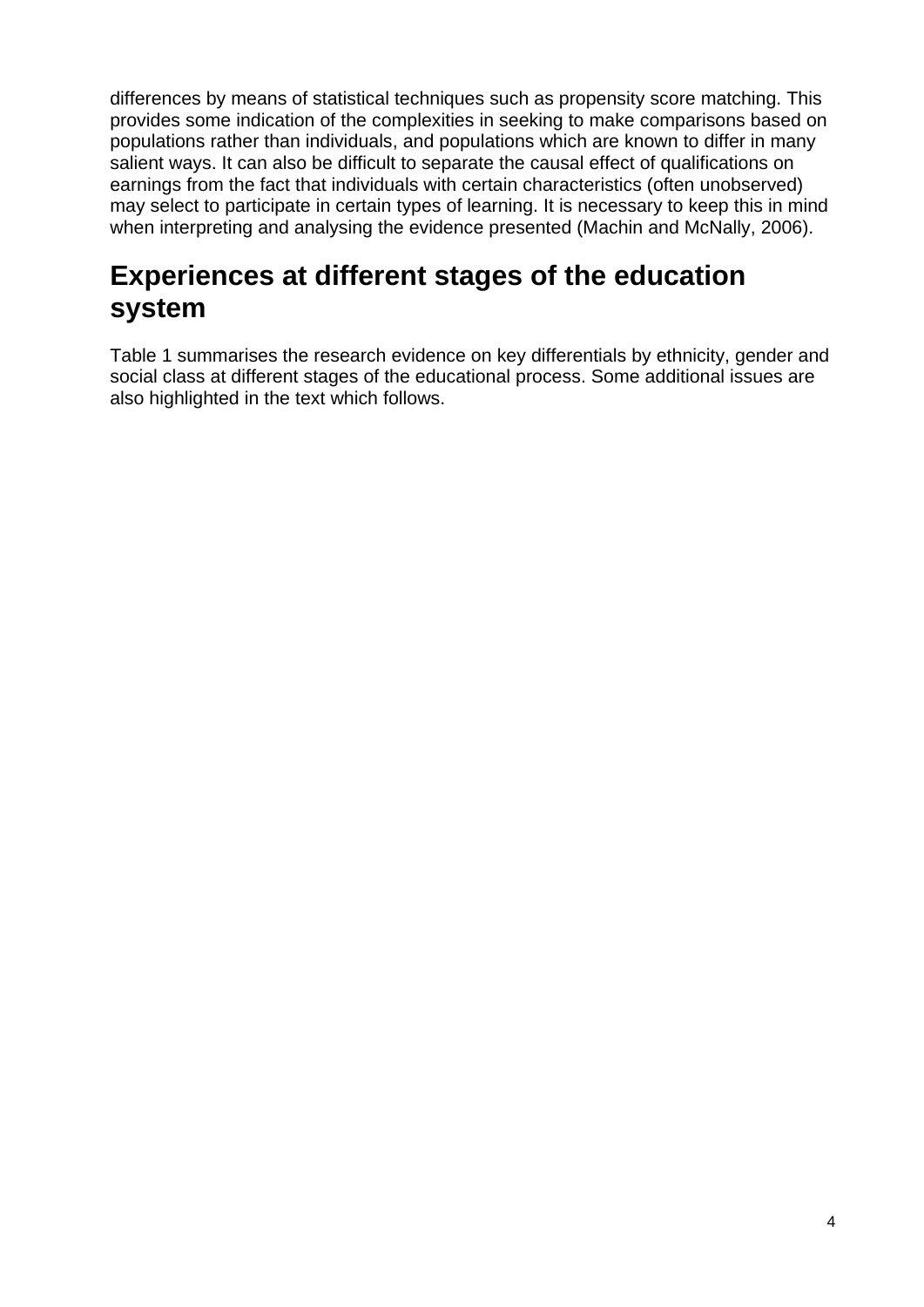| <b>Educational</b><br>stage | Participation                                                                                                                                                                                                                    | <b>Outcomes</b>                                                                                                                                                                                                                                                                                                                            | <b>Other comments</b>                                                                                                                                                                                                                                                                         |
|-----------------------------|----------------------------------------------------------------------------------------------------------------------------------------------------------------------------------------------------------------------------------|--------------------------------------------------------------------------------------------------------------------------------------------------------------------------------------------------------------------------------------------------------------------------------------------------------------------------------------------|-----------------------------------------------------------------------------------------------------------------------------------------------------------------------------------------------------------------------------------------------------------------------------------------------|
| Early years                 | Non-white children under-<br>represented.                                                                                                                                                                                        | Some ethnic minority groups (black Caribbean, black<br>African and those with ESOL needs) make better<br>progress than white British children (Sammons, et al,<br>2002).                                                                                                                                                                   | Attending pre-school shows positive effects on<br>children's later outcomes for<br>attainment)(Strand, 1999; Sammons, et al,<br>2008). Disadvantaged pupils show higher<br>attainment later if they had previously attended<br>highly effective pre-school.                                   |
| Primary school              | $NA$ – compulsory                                                                                                                                                                                                                | Children of mixed white and Asian heritage do best at<br>this stage. Mixed white and black Caribbean children<br>do less well than average (Tikly, et al, 2004).                                                                                                                                                                           | Poor reading ability and social skills (more<br>common among boys) at this stage are<br>indicators of likely future disadvantage<br>(Goodman and Gregg, 2010).                                                                                                                                |
| Secondary<br>school         | $NA$ – compulsory                                                                                                                                                                                                                | Poverty is largest driver of differential performance -<br>three times that between different ethnic minority<br>groups who are equally disadvantaged (Gillborn,<br>2008a)<br>Notable gender disparities with boys (especially black<br>Caribbean boys and white boys from deprived<br>households) doing worse (Kingdon and Cassen, 2007). | Notable decline in performance for black<br>Caribbean boys between Key Stage 2 and Key<br>Stage 4, indicating that potential is not being<br>met (Kingdon and Cassen, 2007).                                                                                                                  |
| Post-16<br>education        | Non-white students over-<br>represented in FE colleges,<br>and middle class students<br>under-represented (Connor,<br>et al, 2004). Middle class<br>students more likely to attend<br>school 6 <sup>th</sup> forms.              | Pakistani and Bangladeshi young people achieve<br>fewest qualifications at this stage (Tolley and Rundle,<br>2006).                                                                                                                                                                                                                        | Limited take-up of apprenticeships and<br>vocational qualifications by minority ethnic<br>groups and poor progression on completion for<br>those who do take this route (DCSF/DIUS,<br>2008); Fuller and Davey, 2010).                                                                        |
| Post-18<br>education        | Minority ethnic groups<br>generally over-represented,<br>apart from black Caribbean<br>men (Torgerson, et al, 2008).<br>White men from lower socio-<br>economic groups under-<br>represented (Aynsleya and<br>Crossouarda, 2010) | Students from minority ethnic groups are less likely to<br>achieve a higher degree class. The only exceptions to<br>this are the 'other black', 'mixed' and 'other' groups<br>(Broeke and Nicholls, 2007).                                                                                                                                 | Black and Asian students more likely to enter<br>via clearing (Purcell, et al, 2008).<br>Asian students more likely to live at home<br>while studying (Purcell, et al, 2008).<br>Minority ethnic students generally older on<br>entry to HE.<br>Minority ethnic students concentrated in low- |

## **Table 1: Summary of research evidence on differential representation and outcomes by educational stage**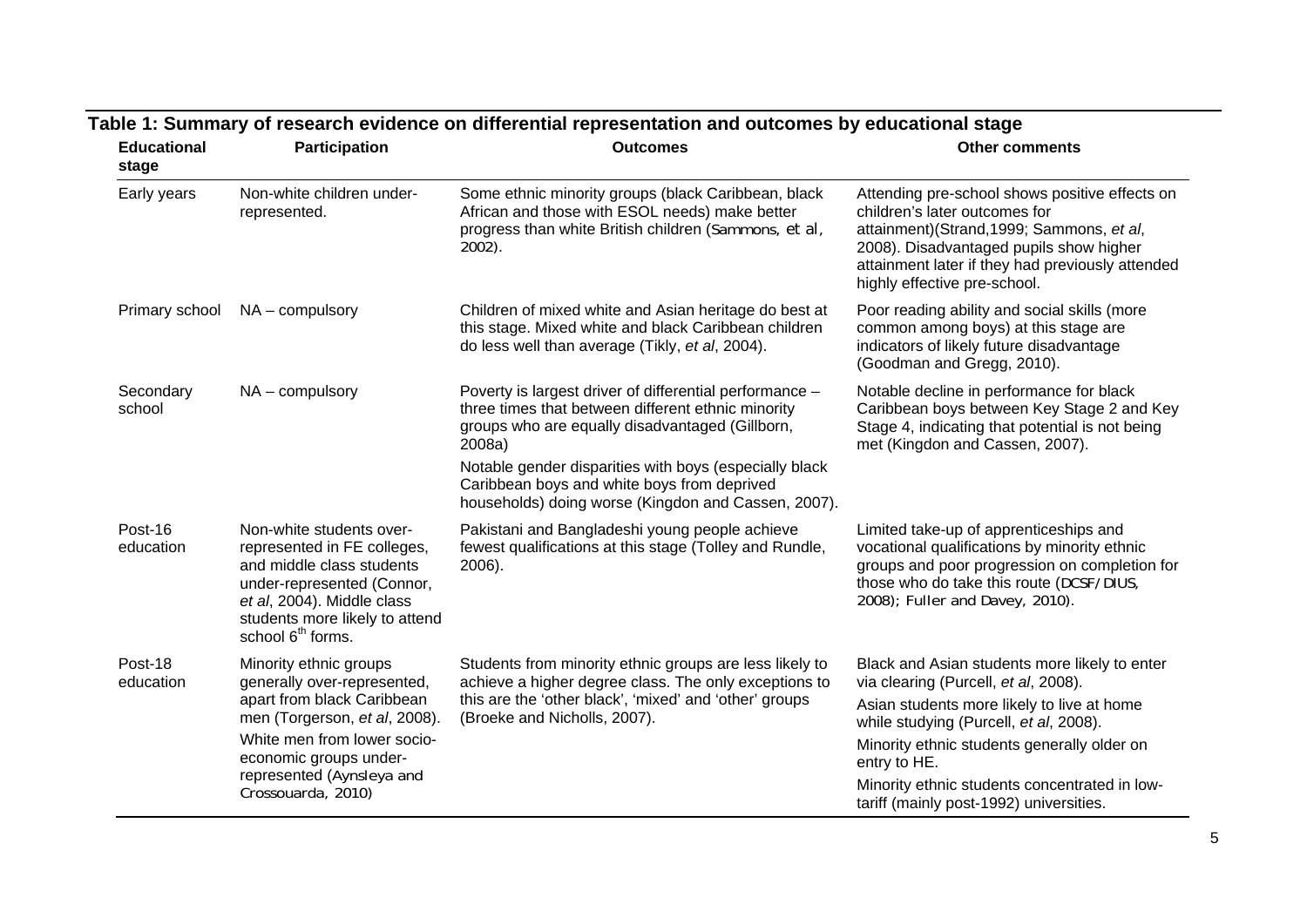### **Early years education**

Strand (1999) has shown that pupils with early education had higher attainment than those with no early education. The positive impact on attainment increased in relation to the amount of early education received (Strand, 1999). Recent research corroborates this, with evidence that attending a pre-school has a positive effect on children's later outcomes for attainment. In particular, disadvantaged pupils show higher attainment in Year 6 if they had previously attended an effective pre-school (Sammons, *et al*., 2008). Participation in good quality pre-school education is most important to those children who do not enjoy a satisfactory home learning environment (Sylva, *et al*, 2007). It is the quality of the pre-school attended, though, that is important. Attending a high quality pre-school leads to a stronger and more enduring effect on outcomes for attainment in English and mathematics (Sammons, *et al*., 2008.

Perhaps not surprisingly, the potential importance of pre-school for life outcomes has been recognised by policy-makers, for example, in establishing the Sure Start children's centres. The impact of Sure Start has been shown to be positive, on balance. Schools have reported improved attitudes to learning and social development among children who have used Sure Start services, easing their transition into primary school (Ofsted, 2009).

Some research evidence suggests there is a link, albeit indirect, between the cognitive and social competences developed in childhood and individuals' highest educational attainments, and their later employment and earning (Carneiro, *et al*., 2006). However, Johnson and Kossykh's (2008) extensive review of literature on early years, life chances and equality found no evidence that directly linked earnings or employment rates to observed ethnic differences in early years experiences.

Despite the positive impact of early years education, it is known that fewer children from ethnic minority groups participate in formal pre-school childcare, compared with white children (Fitzgerald, *et al*., 2002). Johnson and Kossykh (2008) note that mothers from ethnic minority groups are more likely to stay at home to look after their children, and to rely more on a network of extended family members, friends and neighbours. This produces an interesting dichotomy, particularly as most ethnic minority children tend to have better outcomes at primary school and beyond. This, in turn, raises an important question about the extent to which ethnic minority children benefit from a positive home learning environment, which may ameliorate the possible disadvantage of not attending formal pre-school.

### **Primary and secondary school**

The advantage of early years education has been shown to be visible at Key Stage 1 (age 4 to age 7); and pupils who receive early education have higher attainment than those with no early education. The key question though, is at what precise age the ethnic gaps in particular first appear. Strand's (1999) study of inner London pupils showed that black pupils with high attainment at age 4 and white pupils from economically disadvantaged backgrounds, all made less than expected progress during Key Stage 1. Indeed at this stage it was already apparent that more able black Caribbean pupils in particular made relatively poor progress, compared to their white peers. In contrast, Chinese pupils made more progress than their white peers. It is also significant that Indian pupils from low socio-economic background had the highest level of progress at primary school. Strand's study highlighted the fact that although Indian,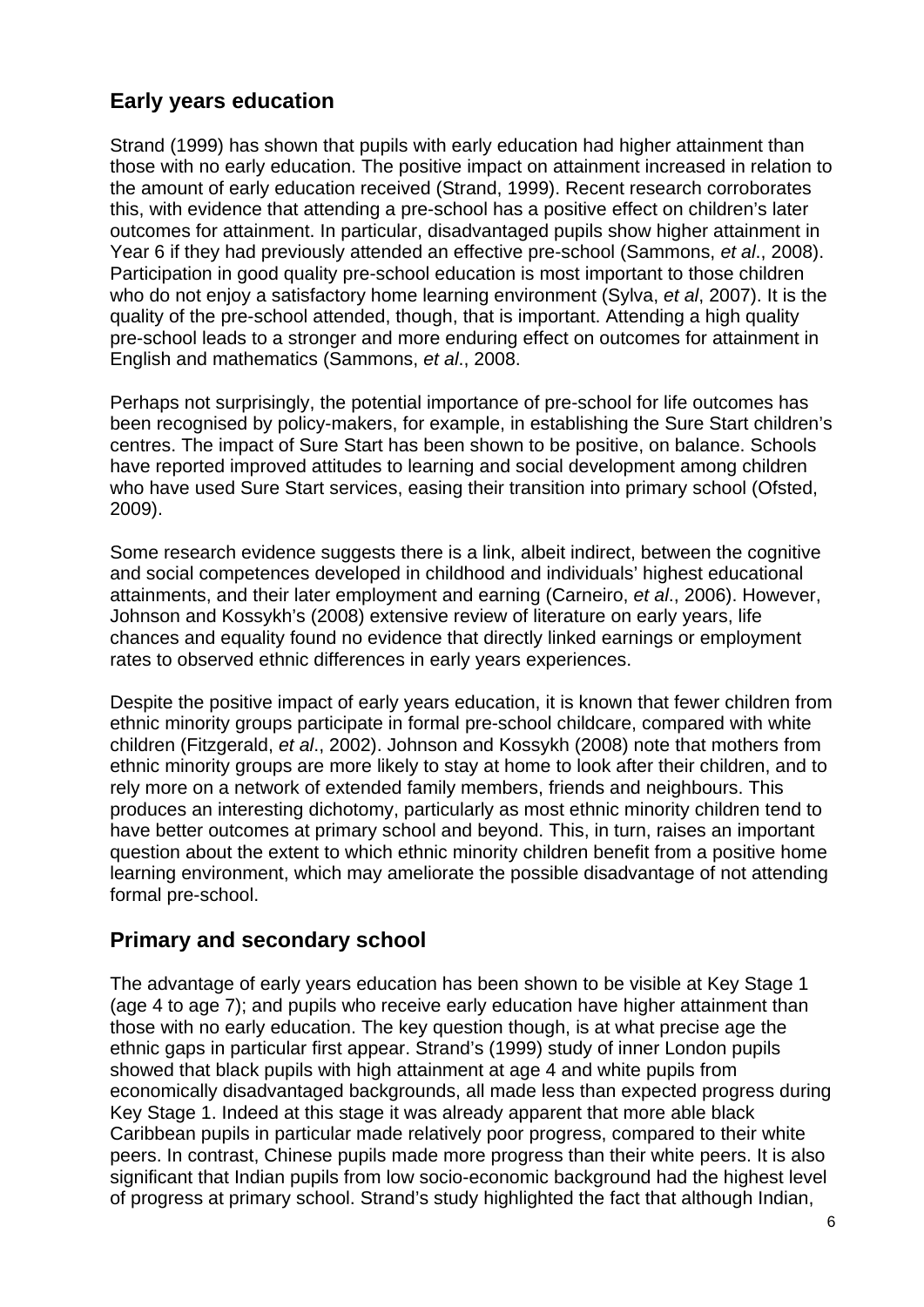Bangladeshi and Chinese pupils all started their primary school education with lower attainment than white pupils, they had caught up by the end of Key Stage 1 (Strand, 1999).

On the whole, the already large gap in attainment at age five between children from the poorest and richest backgrounds appears to increase rapidly during the primary school years (Goodman and Gregg, 2010). Recent research evidence shows that overall, boys outnumber girls as low achievers by a ratio of three to two, and boys have weaker reading and writing skills at primary school. This has (negative) repercussions at later stages, as children who have poor reading and writing skills at primary school are more likely to become low achievers at age 16.

With regard to ethnicity, Chinese and Indian students are known to be the most successful in avoiding low achievement, but also have the greatest probability of escape from low achievement at age 11. Cassen and Kingdon (2007) have shown that by age 16 (Key Stage 4), almost nine out of ten (86 per cent) Indian children who at age 11 (Key Stage 2) were in the bottom 10 per cent of achievement, have climbed out of it. (Thirteen per cent of the Indian students had moved into the highest achievement category, compared with fewer than three per cent of white British students). On the other hand, Cassen and Kingdon (2007) estimate that only 59 per cent of black Caribbean boys who are in the top half of performance at Key Stage 2 remain there at Key Stage 4. (This figure is significantly lower than for pupils from the white British [76 per cent] and other ethnic groups [76.4 per cent of Bangladeshis, 78.9 per cent of Pakistanis, and 87.4 per cent of Indians]). Black African pupils present a mixed picture, with regard to attainment. At age five, they attain higher literacy scores than expected, but do worse for numeracy. By age 10, they are doing worse than expected for literacy (Sylva, *et al*., 2007). However, together with Bangladeshis and Pakistanis, black African students achieve higher GCSE scores than equivalent white students (Wilson, *et al*., 2006).

The potential explanations put forward for the decline in the performance of black pupils, particularly black Caribbean pupils, and hence the ethnic gaps, include the quality of schools attended by pupils from different ethnic groups (Cassen and Kingdon, 2007), low teacher expectations of black pupils in English schools (Gillborn, 2008b), and perceived low returns to educational qualifications in a prejudiced labour market (Kingdon and Cassen, 2007). Cassen and Kingdon (2007) suggest that school quality makes a difference to outcomes, even after taking into account students' social and economic circumstances. They argue furthermore that disadvantaged students and minority ethnic students are likely to attend worse-performing schools, which in turn affects their performance adversely. However, Strand (2010) cautions against uncritical interpretation of data from test results at Key Stage 2 as identifying low-quality schools as the cause of black pupils' underachievement. His analysis of an entire English national cohort of over 500,000 pupils shows no evidence of significant differential school effectiveness in progress by ethnicity. More particularly, there was no evidence that an ethnic gap arises from black Caribbean pupils attending poor quality or less effective schools. On the other hand, the schools that were most effective for white British pupils were also most effective for black Caribbean pupils.

In terms of benefits from education, de Coulon *et al* (2007) suggest that the best predictor of how skilled an adult will be is his or her skill level in primary school. In this regard, cognitive test scores obtained in primary school are important determinants of adult basic skills.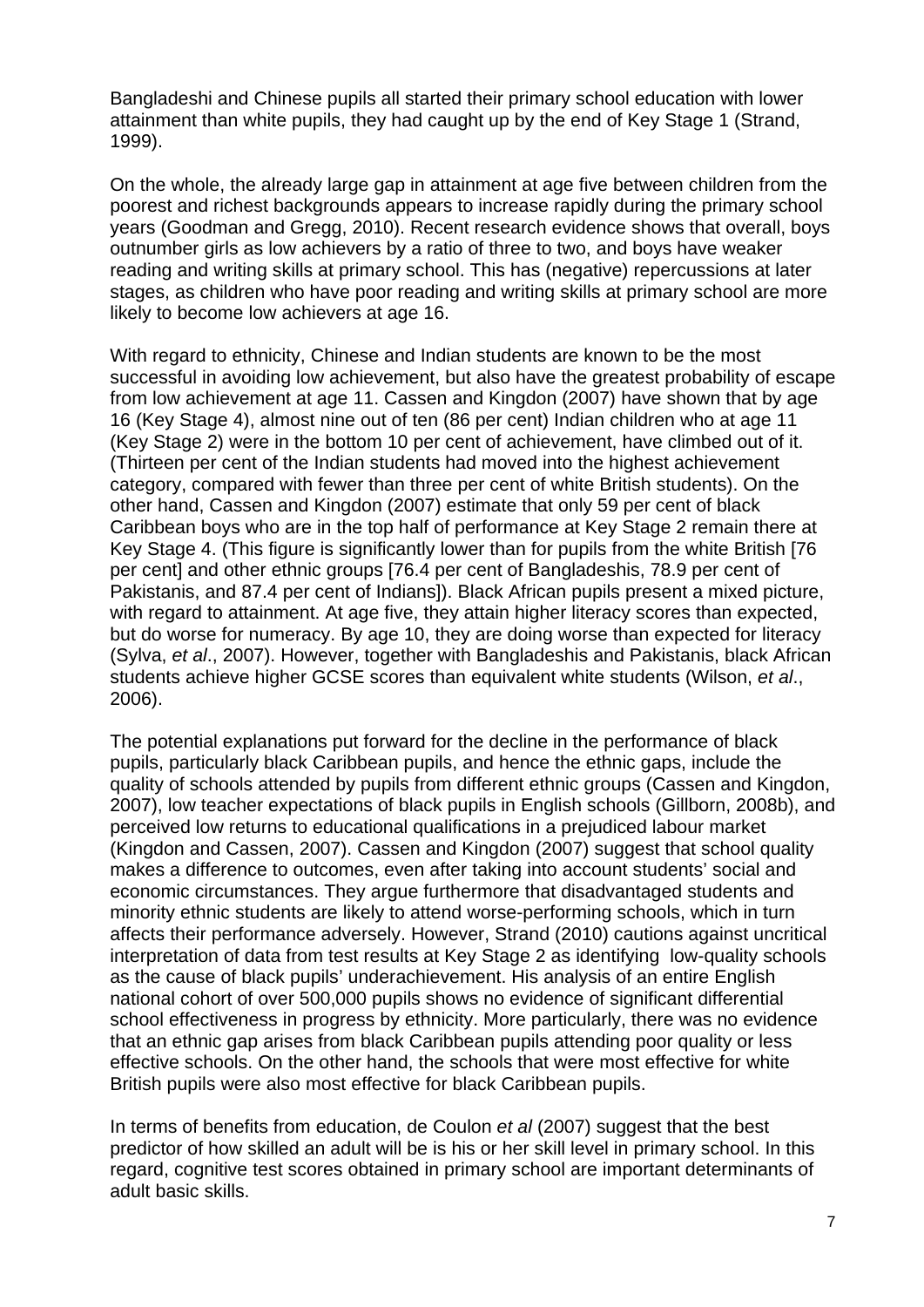At secondary school, pupils are allocated to different 'tracks' at ages 12 and 13, according to their (academic) ability. The different tracks include GCSEs or equivalent qualifications such as Young Apprenticeships <sup>1</sup> (Newton, *et al.*, 2007). There is increasing consideration of ability grouping or curriculum tracking as a potential factor to explain the (differential) attainment of students from different ethnic groups. Several US studies have shown that black students are disproportionately placed in low-ability groups or tracks early in their educational careers, and that such placement leads to the development of negative attitudes to learning and, consequently, to poorer attainment (Strand, in press). In the UK, there is evidence that black Caribbean pupils are disproportionately entered for lower tier maths and science examinations at age 14. Strand (in press) has shown that black Caribbean students are the only ethnic group to be consistently under-represented, relative to white students in entry to higher maths and science test tiers. Furthermore, this under-representation is not a reflection of their lower prior attainment; nor of differences in gender, social class, and a wide range of contextual variables. Strand concludes it is possible that teachers' judgements of black Caribbean students' academic potential may be distorted by perceptions of their behaviour as more problematic. This may, in turn, lead to a tendency to underestimate their academic ability.

While black Caribbean children (particularly boys) have been consistently identified as underachieving at secondary school level, it is perhaps pertinent to point out that other research shows that around half of all low-achieving school leavers are white British males (Kingdom and Cassen, 2007; Cassen and Kingdon, 2007). Indeed, Strand (2008) has noted that after all socio-economic factors are taken into account, white British pupils from low socio-economic classification (SEC) homes made the least progress over the course of secondary school (Strand, 2008). In this regard it is particularly notable that the white Traveller group are the worst performers at secondary school, with one in five (20 per cent) of Key Stage 4 takers achieving no GCSE/GNVQ passes (Cassen and Kingdon, 2007).

Research evidence also suggests that students from different ethnic groups are not evenly represented in Young Apprenticeships. It is especially difficult to encourage young ethnic minority women to participate in Young Apprenticeships (Newton*, et al*., 2007).

The skills and qualifications gained by young people, and how these translate into adult outcomes, are also influenced by more subtle differences in secondary school experiences, relating more broadly to feelings of inclusion and opportunity. For example, staff training and provision of appropriate role models have been identified as important in meeting the needs of mixed heritage learners, and attenuating feelings of exclusion (Tikly, *et al.,* 2004).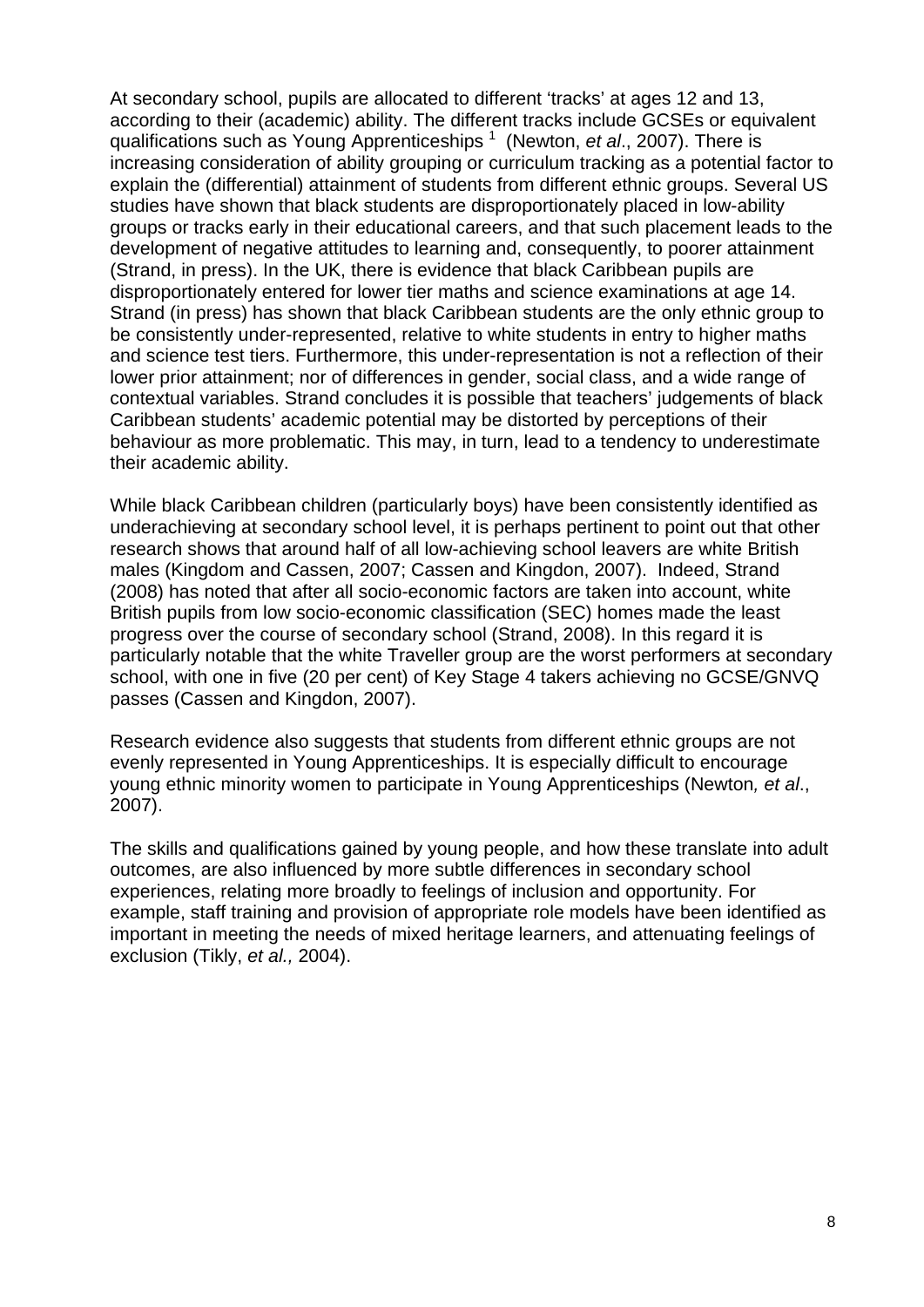### **Post-16 and post-18 education**

Rates of staying-on in full-time education at 16 have for some time been higher among ethnic minority groups than whites (Connor, *et al*., 2004). High rates of post-16 participation among some minority ethnic groups, such as Chinese, Indians, Pakistanis and black Africans, have been explained by differences in cultural attitudes towards education in general, and higher education in particular (Bhattachayya, *et al*., 2003; Torgerson, *et al.,* 2008). There is also a motivation among ethnic minority groups to continue in education to gain higher qualifications rather than enter lower-skilled jobs (Howard, 2009). Linked to this is the expectation that better qualifications will reduce the effect of possible future racial discrimination in the labour market (Connor, *et al*., 2004).

The institution attended for post-16 study is an important influence on later higher education (HE) choices (Tolley and Rundle, 2006). In this regard the significance of over-representation of minority ethnic students in further education (FE) colleges after leaving school is that university acceptances of students from FE college background are lower than for those from traditional academic backgrounds (e.g. those attending school sixth forms). As will be seen later, ethnic minority participation in post-18 education is clustered within particular HE institutions, and based mainly in London and other urban centres with large concentrations of ethnic minority populations.

Performance in post-16 and post-18 qualifications affects not only HE access, but also experiences in the labour market as a new graduate. It has been suggested that the initial higher unemployment rates experienced by ethnic minority graduates, compared with white graduates, is partly explained by, among other factors, their entry qualification and entry route into HE (Connor, *et al*., 2004). As will be seen later, some large employers focus their recruitment on targeting graduates with traditional entry qualifications into university.

#### *Vocational versus academic qualification*

People who achieve any type of qualification at all are more likely to be employed than those who don't. However, it is widely recognised that some qualifications bring a greater rate of return than others. Academic qualifications are generally considered to have higher wage returns than vocational qualifications (Dearden, *et al*., 2000). In particular, the wage returns to vocational qualifications are known to be very variable. Jenkins *et al* (2007) show there are substantial returns to higher level vocational qualifications, and smaller but nonetheless significant returns to some, but not all, intermediate and lower level vocational qualifications (Jenkins, *et al*., 2007). On the whole, Level 2 qualifications have less earning potential compared with Level 3 (DBIS, 2010). Nevertheless, people with five or more GCSEs at A\*–C (Level 2 qualifications) earn around 9–11 per cent more than those without, and are around 3 percentage points more likely to be employed (Jenkins, *et al*., 2007). Even more significant, people with Level 2 Apprenticeships earn on average around 16 per cent more than those who have other qualifications at Level 2 or below (McIntosh, 2007). For individuals who leave school without five GCSEs at A\*–C, a number of vocational Level 2 qualifications offer substantial wage benefits when held as the highest qualification. Thus, BTEC First or General Diplomas have a return of around 13 per cent; City and Guilds Craft around 5–7 per cent, and RSA Diplomas (women only) around 17 per cent (Jenkins, *et al*., 2007).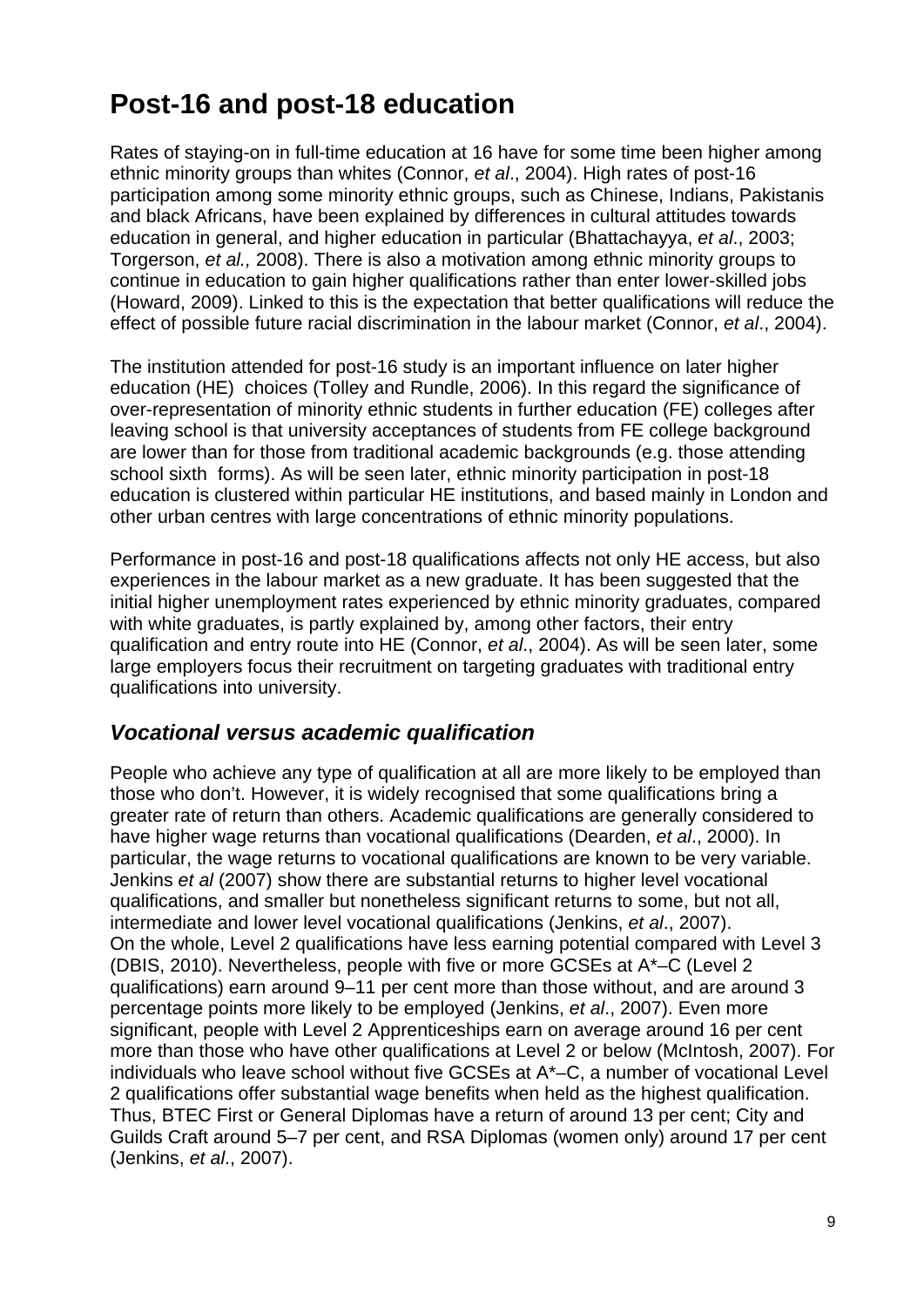There are mixed views about the returns to low-level vocational qualifications. Some research evidence appears to show that low-level vocational qualifications (defined as below Level 2) do not have any return (Dearden, *et al*., 2000; Sianesi, 2003). On the other hand, de Coulon *et al* (2007) suggest there is a direct wage premium from having Level 1 numeracy, as a result of the greater increase in demand for such skills in recent years, such that an additional standard deviation in literacy results in about 14 per cent higher earnings, and about 12 per cent higher earnings for similar numeracy results.

There is variation between ethnic groups with regard to following either academic or vocational post-14 (YAs), post-16 and post-18 routes to gain further qualifications. For example, parents and young women from some Asian families have been shown to prefer A levels as a better path to further education and a 'good job'. Few consider studying for vocational qualifications (Bagguley and Hussain, 2007). It is not clear, though, whether or not this hinders success in the labour market. But there are serious issues for ethnic minority groups around gaining access to specific programmes such as apprenticeships. In comparison to their numbers in the population as a whole, ethnic minority young people are significantly under-represented in apprenticeships (Fuller and Davey, 2010). They are less likely than white British young people to gain an apprenticeship upon completion of a pre-apprenticeship course. Ethnic minority apprentices are also less likely than white apprentices to progress to a related job after completion of a framework apprenticeship (DCSF/DIUS, 2008).

#### **Higher education**

The qualification with the highest rate of return is a first degree, and it is therefore appropriate that so much emphasis should have been laid on the widening participation agenda in recent years. However, there are very large variations on the return to a first degree, depending on a range of factors which are summarised in Table 2.

| <b>Positive impact</b>                                    | <b>Negative impact</b>                                              | Limited<br>evidence |
|-----------------------------------------------------------|---------------------------------------------------------------------|---------------------|
| Pre-1992/high-tariff institution*                         | Post-1992/low-tariff institution*                                   | Part-time study     |
| Male                                                      | Studied in home town*                                               | Mature student*     |
| Female from higher social class<br>background             | Lower degree class*<br>Arts and humanities subjects**               |                     |
| Maths and science subjects<br>Higher degree class (males) | Working in public sector**<br>North or 'peripheral' UK region       |                     |
| High status occupations                                   | Limited regional mobility after                                     |                     |
| London, south-east, south-west or<br>east of England      | graduation (including return to home<br>town)*                      |                     |
|                                                           | Non-white ethnicity                                                 |                     |
|                                                           | Cohort effect – declining return as<br>number of graduates increase |                     |

\*High degree of correlation with non-white ethnicity

\*\*Highly correlated with female gender

Source: Ramsey, A. (2008)

It has been clear for some years now that minority ethnic groups have higher participation rates in higher education (HE) than the white group (Connor *et al*., 2004; Bhattachayya, *et al.,* 2003; Modood, *et al.,* 1997). However, some groups have higher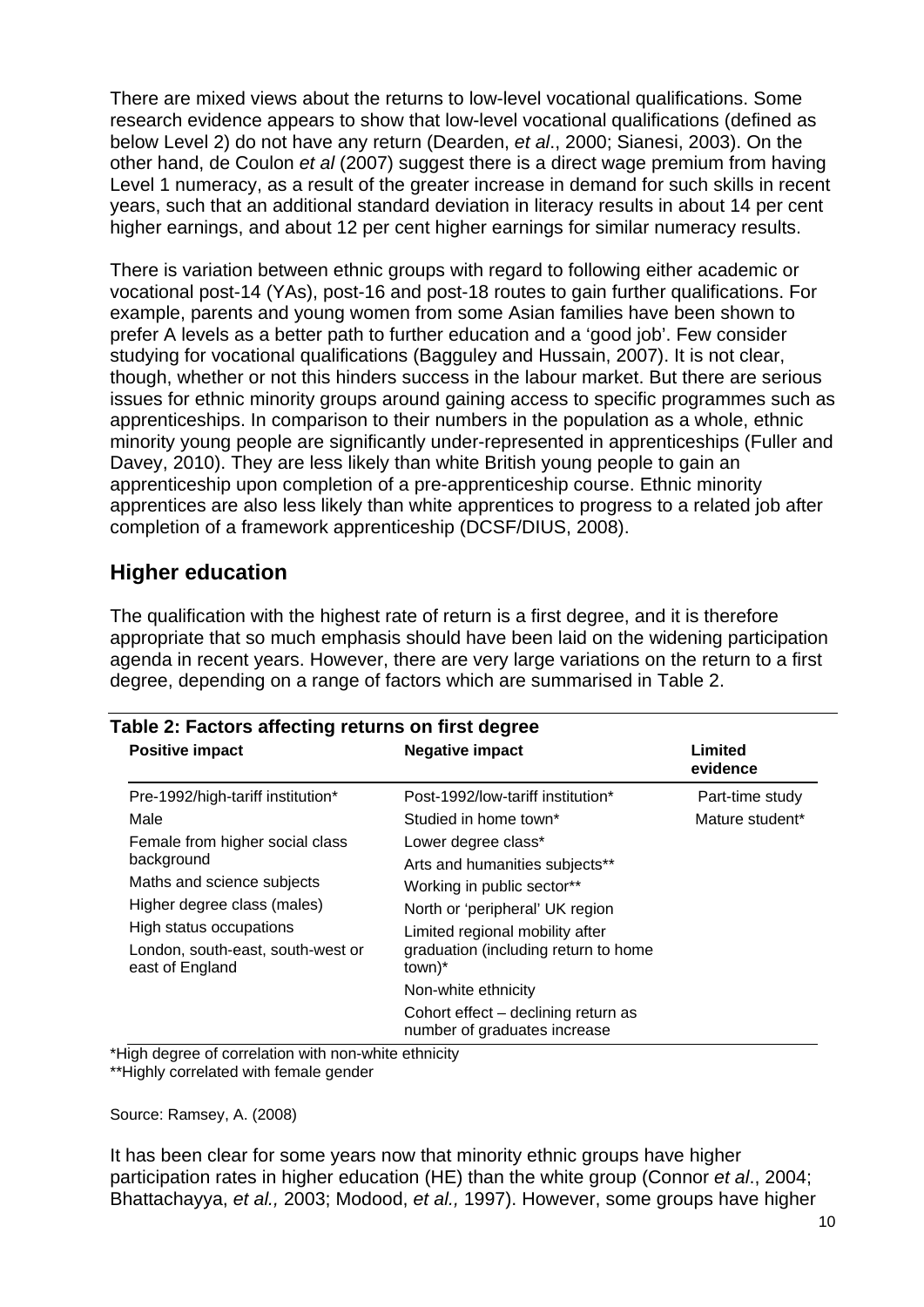participation than others, and there are significant gender differences between and within ethnic groups. The highest participation rates (over 60 per cent) are among female black and male Asian groups, compared with 56 per cent of all minority ethnic groups and 38 per cent for the white group. (It is important to bear in mind that the white group is very much larger and more diverse in composition. Connor *et al* (2004) have cautioned about distortions that can be produced by comparing student and general population figures to indicate relative HE participation of minority ethnic groups.) These overall participation figures, though, mask important differences in the participation pattern of minority ethnic groups in HE. Ethnic minority undergraduate students are on average older than their white peers (Tolley and Rundle, 2006). A number of reasons have been suggested for this, including delaying entry in order to re-sit examinations to improve grades and entering via access qualification routes.

### **Institution choice**

Ethnic minority students are concentrated in the newer (post-1992) universities in urban areas. This reflects a variety of factors, including their residential concentrations in those areas, differences in entry requirements between the pre-92 (older) and the post-92 universities, the courses available in the different institutions, personal and cultural preferences for living at home or in an ethnically diverse area, student preconceptions about particular universities, and apparent bias in admissions at some institutions. (McManus, 1998; Purcell, *et al*., 2008). Shiner and Modood (2002) found that ethnic minority candidates are penalised by old universities, although they did not find similar or evident bias among new universities. Recent work comparing high and low tariff universities has identified a strong bias towards 'traditional' entrants (with A levels, applying direct from school) in high-tariff institutions (Purcell, *et al*., 2009).

### **Subject choice**

Unpicking the reasons for subject choice is complex, although the Futuretrack research project is beginning to shed valuable light on these issues (Purcell, *et al.,* 2008). A widely noted preference for 'traditional' professional subjects among some minority ethnic groups may affect both the levels of engagement and achievement, and can lead to over-representation in certain subjects, thereby increasing competition for jobs in these areas (Bagguley and Hussain, 2007; Barer, 2002). Access to well-informed and appropriate (non-stereotyped) advice from parents and educational institutes may be important here; increasing access to such advice, differentiating it to meet the needs of boys, girls and minority ethnic groups and increasing the involvement of parents, are key recommendations of one recent review (EHRC, 2009).

### **Output and attainment**

After controlling for factors such as type of prior institution attended, term-time employment, parental income and English as an additional language, being from an ethnic minority group remains statistically significant in explaining HE attainment. Students from minority ethnic groups are less likely to achieve a higher degree class, compared with white British and Irish students. The only exceptions to this are the 'other black', 'mixed' and 'other' groups (Broecke and Nicholls, 2007). The principal explanatory factor for the difference in attainment appears to be the differences in entry qualification into HE (Richardson, 2008a). Analysis of 2002 data on degree outcomes shows that students who entered with traditional qualifications – i.e. A levels or Highers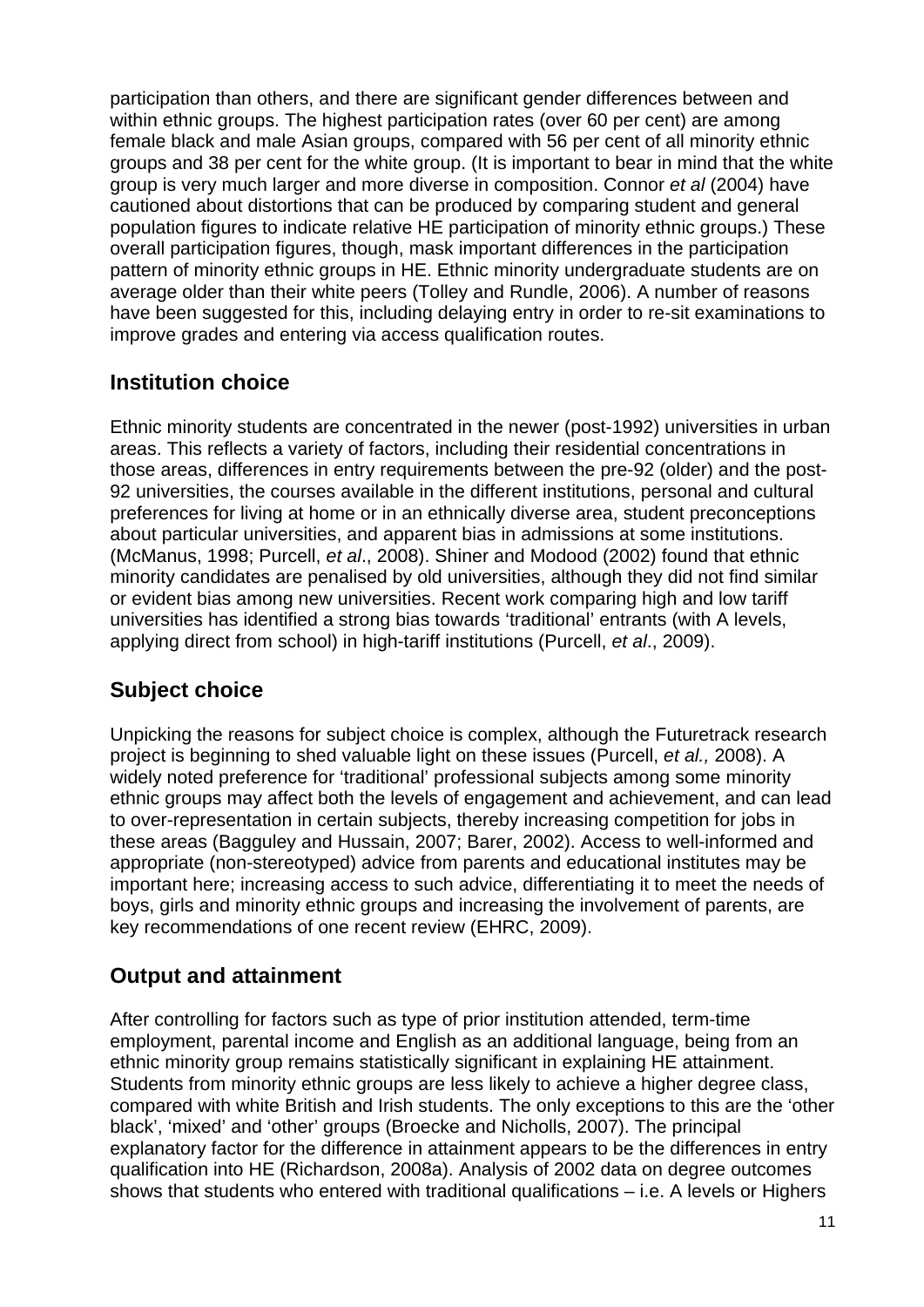– were more likely to achieve a higher class of degree than those with other qualifications. Connor *et al* suggest that the way this 'lifts' achievement is more pronounced for minority ethnic than white graduates (Connor, *et al*., 2004). This relates back to the different entry routes/qualifications of different groups. Furthermore, ethnic minority students are concentrated in post-1992 institutions, and it has been suggested that these institutions are less successful in enabling ethnic minority students to gain good degrees (Connor *et al*., 2004; Richardson, 2008b).

#### **Labour market outcomes following higher education**

Li *et al* (2008) have noted that the acquisition of educational credentials facilitates entry into the labour market and enhances income levels for all equality groups. However, education protects against lower employment rates and earning levels only to a degree, and many people from ethnic minority groups experience poorer employment rates and lower incomes than white people. Full-time degree graduates from all minority ethnic groups have higher initial unemployment rates than white graduates, with the highest rates among African, Chinese, Pakistani and Bangladeshi groups (AGCAS Race Equality Task Group, 2008). A number of factors are associated with the variations in unemployment by ethnicity. They include age, choice of subject and geographical (regional) location (Connor, *et al.,* 2004).

In difficult economic periods, ethnic minorities are disproportionately affected by rises in unemployment. The performance of ethnic minorities in the current difficult economic climate so far, however, is much better than in previous recessions. A TUC report suggests that although ethnic minority unemployment rose during the early months of the recession, the rise was not as steep as white unemployment (TUC, 2009). The report suggests two possible reasons for this: the fact that a large proportion of ethnic minority workers live in London, which experienced a net increase in employees in 2008 and the fact that the public sector, where ethnic minority employment is concentrated, has not seen the same extent of job loss as the private sector in the early stages of the recession. On the whole, black or black British people aged 16 to 24 years old currently have the highest rates of unemployment (48 per cent). There has also been a recent rise in unemployment for all graduates, affecting in particular those who graduated in 2009 (IPPR, 2010).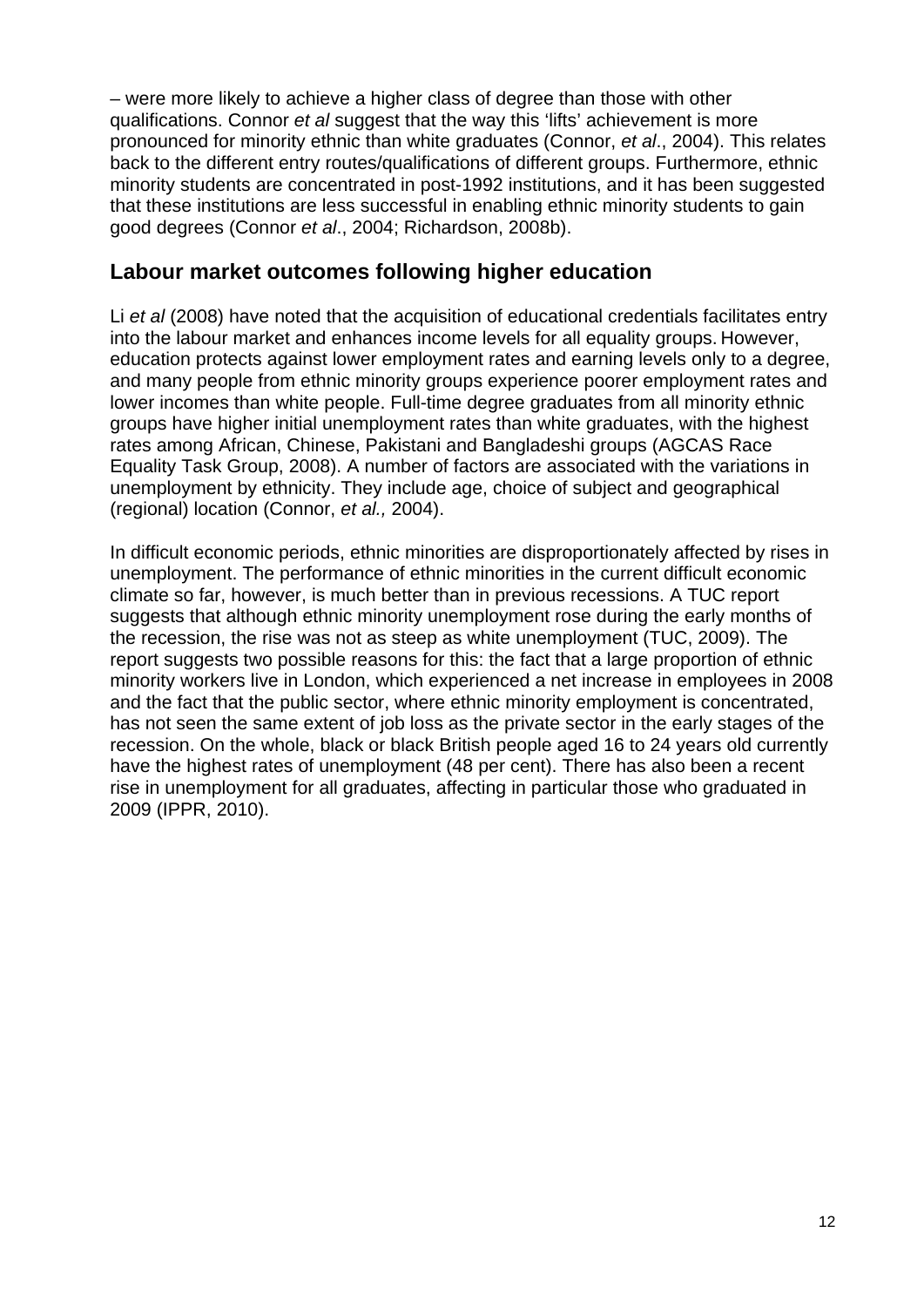## **Employer behaviour**

Employer behaviour is a key structural factor influencing the benefits of education for different ethnic groups. There is considerable evidence that employer practices continue to disadvantage certain ethnic groups in the UK labour market. With the exception of those of Indian ethnicity there was little change in the employment position of minority ethnic groups between 1996/7 and 2004/5, and some groups such as those of black African and Caribbean ethnicity, and Pakistani and Bangladeshi women, face notable labour market disadvantage (Li, *et al*., 2008). These can be seen in particular in prerecruitment application processing and selection activities (Wood, *et al.,* 2009). Some research evidence has highlighted the fact that some ethnic minority groups have shown a greater propensity towards self-employment as a way of avoiding labour market discrimination (Clark and Drinkwater, 2006).

Figure 1 is a visual representation of how these many and complex factors interact to affect the returns to a first degree.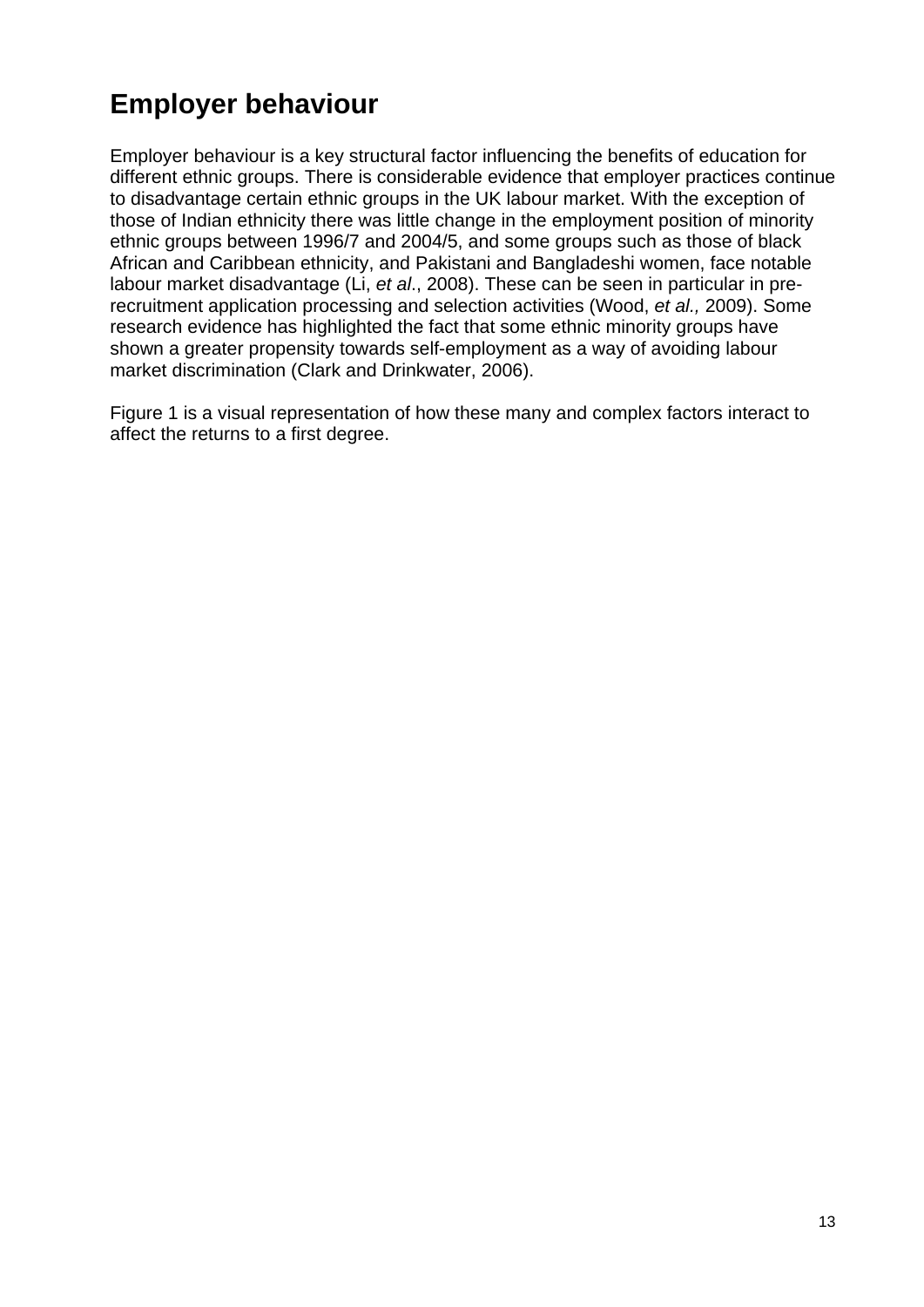#### **Figure 1: The impact of individual and structural factors on returns to degreelevel education**

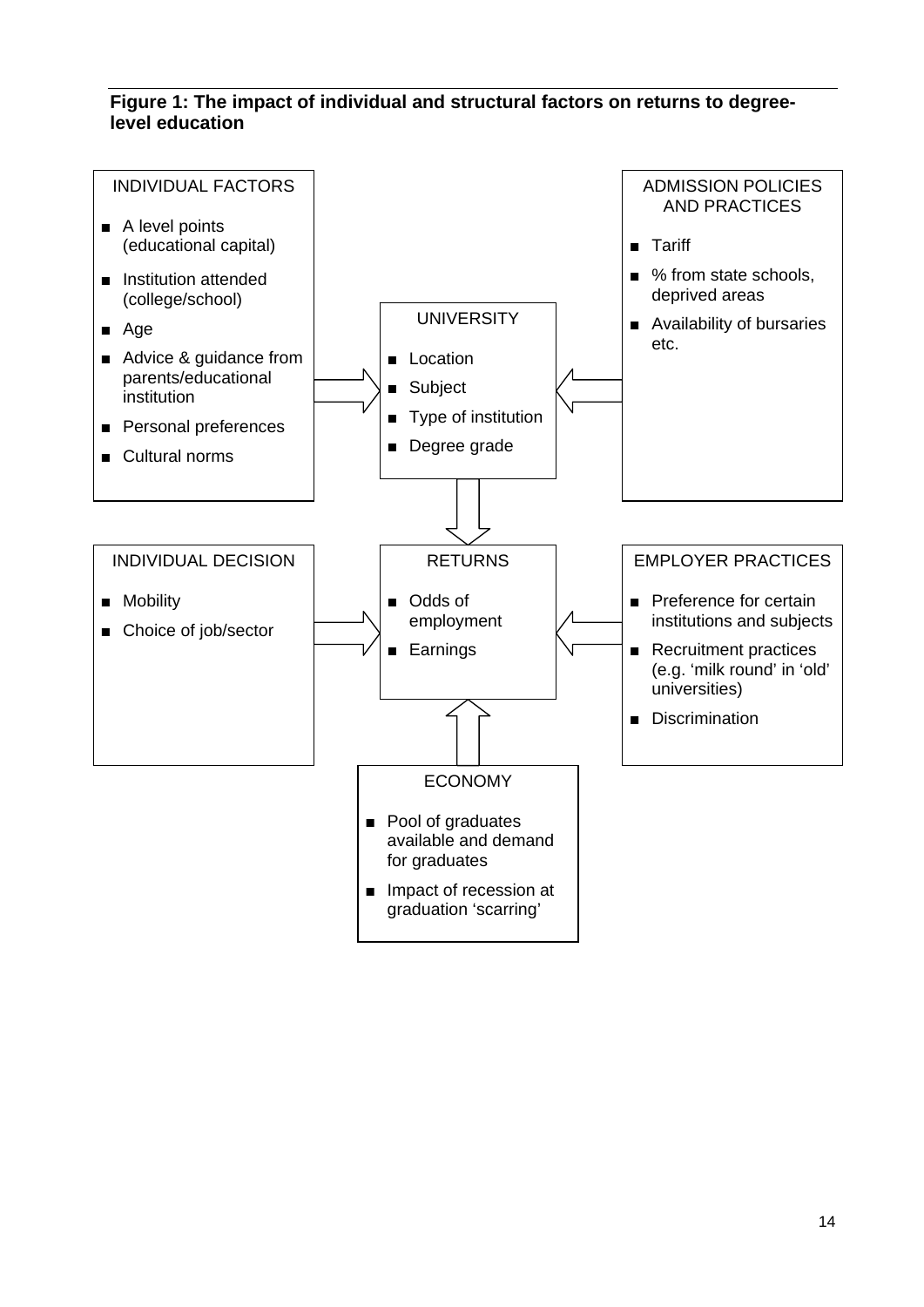### **Possible recommendations and future directions**

This paper has highlighted some key factors that appear to impact on the benefits (returns) from education for different ethnic groups. It is clear that there are different attainment outcomes for different ethnic groups at every stage of the education system. Fewer children from ethnic minority groups participate in formal early years education, but it is not clear to what extent this results in significant disadvantage in attainment for all ethnic minority groups at primary school. Chinese, Indian and Bangladeshi pupils in particular appear to make more progress and catch up with their white peers at Key Stage 1. Chinese and Indian students are also more successful at avoiding and escaping low achievement at age 11. Although black Caribbean boys in particular consistently underachieve at secondary school, it is white British males, in particular those from lower socio-economic and white Traveller groups, who are the worst performers at secondary school. Overall, ethnic minority groups also have high rates of post-16 participation, a fact attributed largely to a positive cultural attitude towards education in general, and higher education in particular. Being from an ethnic minority group, however, is significant in explaining the type of higher educational institution attended, and in attainment in higher education. This in turn has significant impact on labour market outcomes and on earning capacity.

The variations in outcomes between different ethnic groups fluctuate depending on life stage. Some ethnic minority groups have high attainment at several stages of education but this does not continue into the later stages and adulthood. Other groups have consistently low attainment at most stages of education. The attainment of the white British group is particularly strongly affected by socio-economic status, leading to polarised outcomes at each lifestage.

What emerges clearly from this analysis is that disadvantage does not necessarily stay consistent over a life course. But the evidence presented in this distillation paper nevertheless shows that there is a possible cumulative effect of poor attainment in education. Early years education appears to be critical, and a gap in performance from as early as pre-school can be exacerbated at primary and secondary school levels. Poor results at the secondary level have an adverse impact on the types of qualification taken at post-16, while relatively poor performance at post-16 has an influence on routes into HE, and subsequent graduate destinations. Although the process is not as simple and straightforward, there are nevertheless clear links between the different stages.

The evidence in this paper also suggests that the differences in the performance of different ethnic groups emerge at a very early stage of education. What is not clearly understood, though, is why or how some groups overcome the disadvantage that is evident at the early stages. Social class has been identified as one of the most significant factors that influence educational outcomes (Marshall, 2002; Cassen and Kingdon, 2007; Strand, 2008). Here too, it is less clear why and how different ethnic groups from the same or similar social class backgrounds achieve different outcomes. In particular, it is not clear to what extent the strong progress of ethnic minority pupils from lower socio-economic backgrounds, and the poor progress of white British pupils from low similar backgrounds, could be attributed to the fact that the former have good quality home learning environments and higher aspirations, especially given that they are under-represented in early education and childcare. But it has been suggested that social class seems to matter more in relation to educational attainment for white British pupils than for minority ethnic groups (Demie and Lewis, 2010a). Indeed, it has been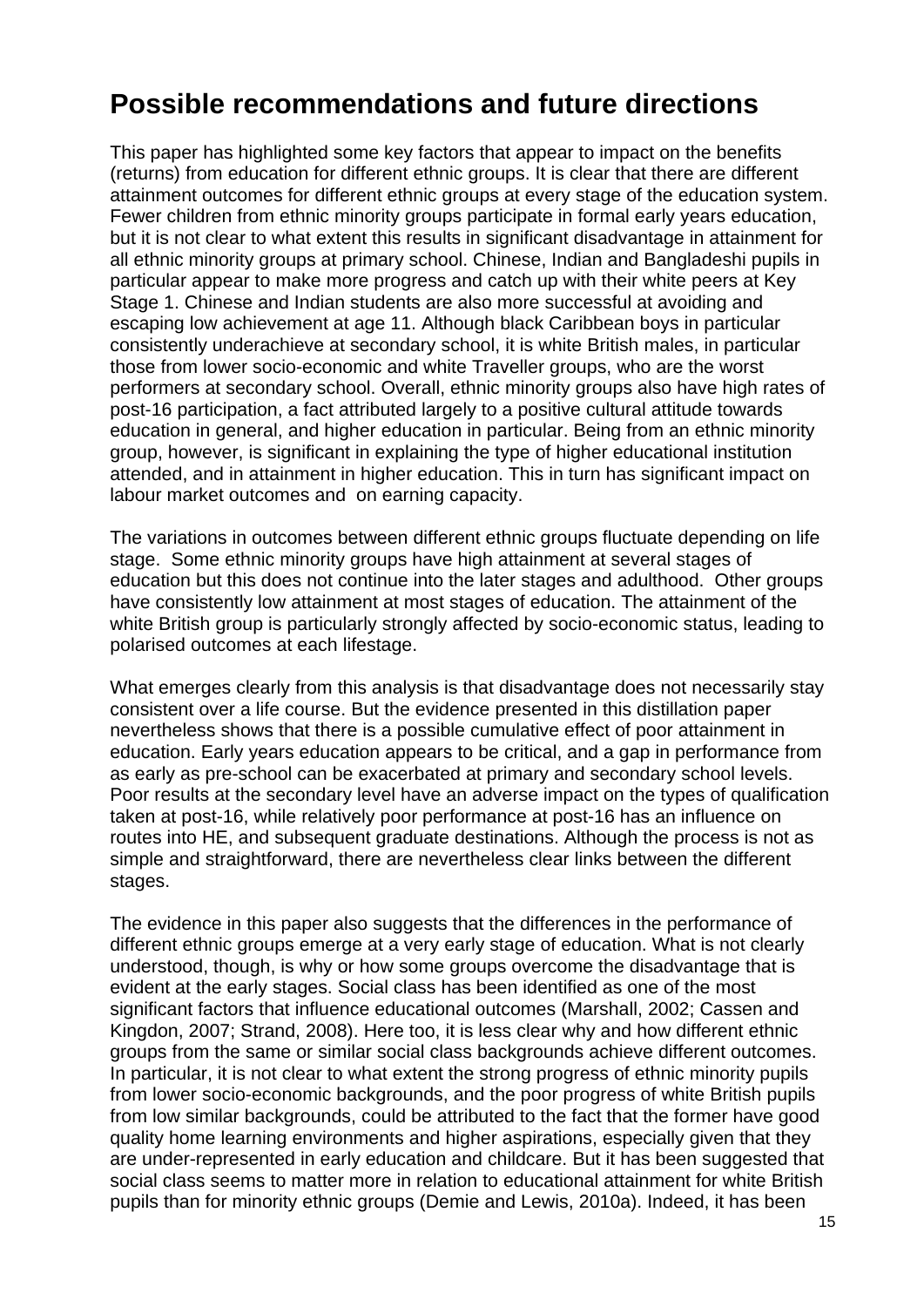alluded to that in contrast with the white British, pupils from ethnic minority groups improve their educational performance because their parents and communities value education more, and see this as a way of addressing the problem of disadvantage they face in society in general. There is an implied assumption here that the persistent poor performance of white working class boys is a result of their parents not valuing education to the same or similar extent as ethnic minorities (Demie and Lewis, 2010b). The issue of 'why working class boys get working class jobs' remains a cause for concern (Li, *et al*., 2008). Further research and policy initiatives are required on the continuing under-performance of white British pupils from lower socio-economic groups in school and work.

There is a distinct lack of analyses that provides a breakdown of outcomes in relation to social class by gender and ethnic group beyond the age of 16. Furthermore, education statistics do not often include accurate measures of social class. It is necessary to understand this better if the link between education and returns for different ethnic groups is to be fully understood (Gillborn, 2009). One possibility would be to investigate the role of multiple measures of social class together. Such an analysis could take into account the different levels of social class (e.g. geographical and parental), and how these might explain differences in returns from education for different ethnic groups.

One important way for research to examine some of the differences in returns from education for different groups is through more sophisticated longitudinal analysis. A study linking administrative pupil data through to first employment destinations, for example, would not only allow us to see what the predictors are for unemployment and low wages, but it would also enable us to see at what stages these predictors come into play. For example, Key Stage 2 (age 14) performance could be just as strong a predictor of graduate first destinations as Key Stage 4 and 5 attainment. (Examples of potential linked datasets that could be used in this type of study would be the National Pupil Database (NPD), Higher Education Statistics Agency (HESA) enrolment data and the Longitudinal Destination of Leavers from Higher Education (DLHE) survey.) A similar type of longitudinal analysis has been conducted by Chowdry *et al* who investigated widening participation. They found poor attainment in secondary schools to be more important than barriers at the point of entry into HE in explaining lower HE participation rates amongst students from disadvantaged backgrounds. This type of large-scale quantitative analysis would allow for the investigation of ethnicity, socio-economic status and gender and enable us to see what the wide-spread patterns are. Some of the evidence presented in this paper has highlighted the fact that different ethnic groups from the same socio-economic backgrounds have different trajectories. It would be important to include different measures of socio-economic status together as a means of getting a rounded picture of its effects as a predictor of outcomes for people from different ethnic groups. Thus, for example, geographical socio-economic indicators such as the Income Deprivation Affecting Children Index (IDACI) and Index of Multiple Deprivation (IMD) could be combined with family level indicators such as Free School Meal (FSM) status.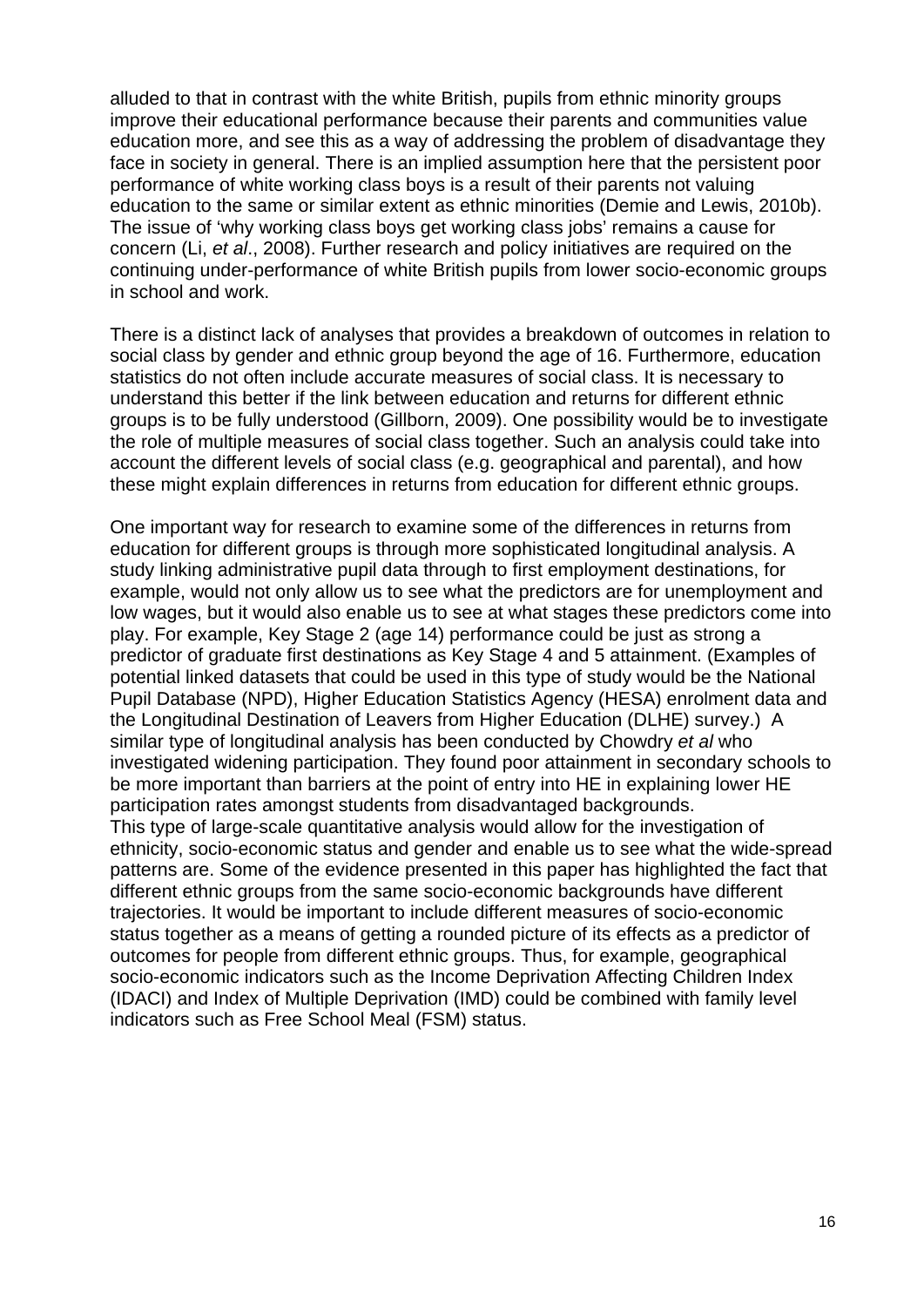# **Notes**

1 The Young Apprenticeships programme involves studying the normal curriculum at school and spending 50 days across Years 10 and 11 gaining work experience with either an employer, training company or college. During this time, students work towards work-related qualifications (e.g. National Vocational Qualifications (NVQs)). Directgov (2010), 'Work experience in Years 10 and 11'. [http://www.direct.gov.uk/en/EducationAndLearning/14To19/OptionsAt16/DG\\_400132](http://www.direct.gov.uk/en/EducationAndLearning/14To19/OptionsAt16/DG_4001327) [7.](http://www.direct.gov.uk/en/EducationAndLearning/14To19/OptionsAt16/DG_4001327)

### **References**

AGCAS Race Equality Task Group (2008) *What Happens Next? A report on ethnicity and the first destinations of graduates 2006*. Sheffield: AGCAS.

Aynsleya, S. and Crossouarda, B. (2010) 'Imagined futures: why are vocational learners choosing not to progress to HE?', *Journal of Education and Work*, Vol. 23, No. 2, pp. 129–143.

Bagguley, P. and Hussain, Y. (2007) *The Role of Higher Education in Providing Opportunities for South Asian Women*. York: Joseph Rowntree Foundation.

Barer, R. (2002) *Higher and Further Education in London. A review.* London: Greater London Authority.

Bhattachayya, G., Ison, L. and Blair, M. (2003), *Minority Ethnic Attainment and Participation in Education and Training: The evidence.* Research topic paper RTP01-03. London: DfES.

Bradshaw, J., Finch, N., Mayhew, E., Ritakallio, V. and Skinner, C (2006) *Child Poverty in Large Families.* York: Joseph Rowntree Foundation.

Broecke, S. and Nicholls, T. (2007) *Ethnicity & Degree Attainment*, Research Report No RW92. London: DfES.

Carneiro, P., Crawford, C. and Goodman, A. (2006) '*Which skills matter?'*, London: Centre for the Economics of Education, LSE, cited in Johnson, P. and Kossykh, Y. (2008) *Early Years, Life Chances and Equality: A literature review.*, Frontier Economics, Research report 7. Manchester: Equality and Human Rights Commission.

Cassen, C. and Kingdon, G. (2007) *Tackling Low Educational Achievement*. York: Joseph Rowntree Foundation.

Chowdry, H., Crawford, C., Dearden, L., Goodman, A. and Vignoles, A. (2010), *Widening participation in higher education: analysis using linked administrative data,*  Institute for Fiscal Studies (IFS), Working Paper 10/04. London: IFS.

Clark, K. and Drinkwater, S. (2006) *Changing Patterns of Ethnic Minority Self-Employment in Britain: Evidence from Census Microdata*. Discussion Paper No. 2495, IZA. Available at:

[www.iza.org/index\\_html?lang=en&mainframe=http%3A//www.iza.org/en/webcontent/per](http://www.iza.org/index_html?lang=en&mainframe=http%3A//www.iza.org/en/webcontent/personnel/photos/index_html%3Fkey%3D1581&topSelect=personnel&subSelect=fellows)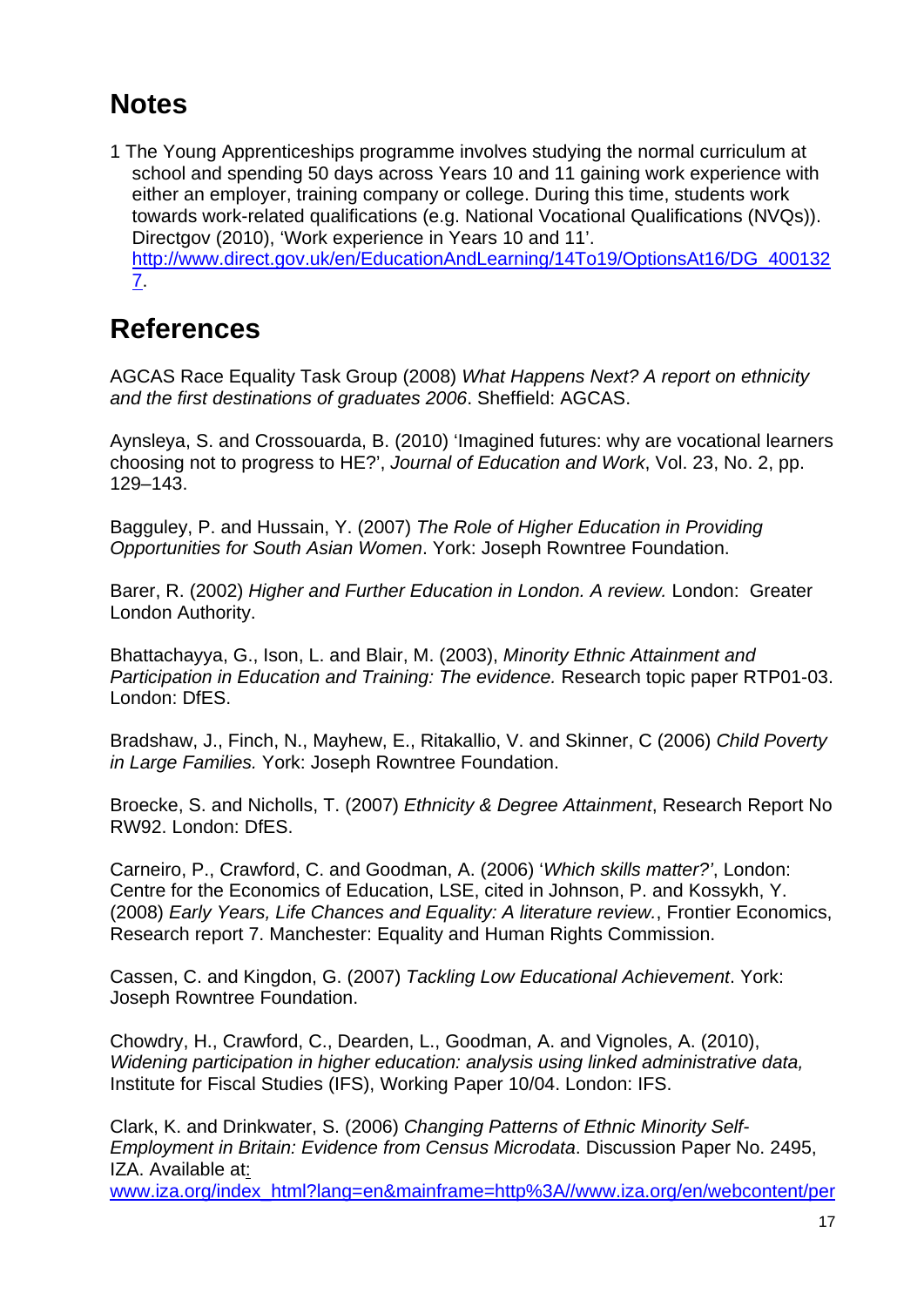[sonnel/photos/index\\_html%3Fkey%3D1581&topSelect=personnel&subSelect=fellows](http://www.iza.org/index_html?lang=en&mainframe=http%3A//www.iza.org/en/webcontent/personnel/photos/index_html%3Fkey%3D1581&topSelect=personnel&subSelect=fellows) (accessed: 11 October 2010).

Connor, H., Tyers, C., Modood, T. and Hillage, J. (2004), *Why the Difference: A closer look at ethnic minority students and graduates*. Research report No. 552. London: DfES.

de Coulon, A., Marcenaro-Gutierrez, O. and Vignoles, A. (2007), *The Value of Basic Skills in the British Labour Market.* London: Centre for the Economics of Education, LSE.

Dearden, L., McIntosh, S., Myck, M. and Vignoles, A. (2000), *The Returns to Academic and Vocational Qualifications in Britain*. London: Centre for the Economics of Education, LSE.

Department for Business Innovation and Skills (2010) *Skills for Sustainable Growth: consultation on the future direction of skills policy*. London. DBIS.

Department for Children, Schools and Families/Department for Business Innovation and Skills (2008), *World-class Apprenticeships: Unlocking talent, building skills for all*. Available at:

[http://webarchive.nationalarchives.gov.uk/tna/+/http://www.dius.gov.uk/publications/worl](http://webarchive.nationalarchives.gov.uk/tna/+/http://www.dius.gov.uk/publications/world_class_apprenticeships.pdf) [d\\_class\\_apprenticeships.pdf](http://webarchive.nationalarchives.gov.uk/tna/+/http://www.dius.gov.uk/publications/world_class_apprenticeships.pdf) (accessed 24 January, 2011)

Department for Business Innovation and Skills (2007) *World Class Skills: Implementing the Leitch Review of Skills in England*. London: DBIS.

Demie, F. and Lewis, K. (2010a), *White Working Class Achievement: A study of barriers to learning in schools.* London: Lambeth Council.

Demie, F. and Lewis, K. (2010b), *Raising the Achievement of White Working Class Pupils: Barriers to learning*. London: Lambeth Council.

EHRC (2009) *Staying On: Making the extra years in education count for all young people*. Manchester: EHRC.

Fitzgerald, R., Finch, S., Blake, M., Perry, J., and Bell, A (2002) *Fifth Survey of Parents of Three and Four Year Old Children and Their Use of Early Years Services*. Research Topic Paper RR351. London: DfES.

Fuller, A. and Davey, G. (2010), *Equality Groups and Apprenticeship, EHRC Triennial Review: Education (Lifelong Learning)*. Southampton: University of Southampton.

Gillborn, D.. (2010) 'The White Working Class, Racism and respectability: Victims, degenerates and interest-convergence', *British Journal of Educational Studies,* Vol. 58, No. 1. pp.3–25.

Gillborn, D. (2008a) '*Coincidence or conspiracy? Whiteness, policy and the persistence of the black/white achievement gap*', Educational Review, Vol. 60, No.3, pp. 229–248.

Gillborn, D. (2008b) *Racism and Education: Coincidence or conspiracy?* Abingdon: Taylor and Francis.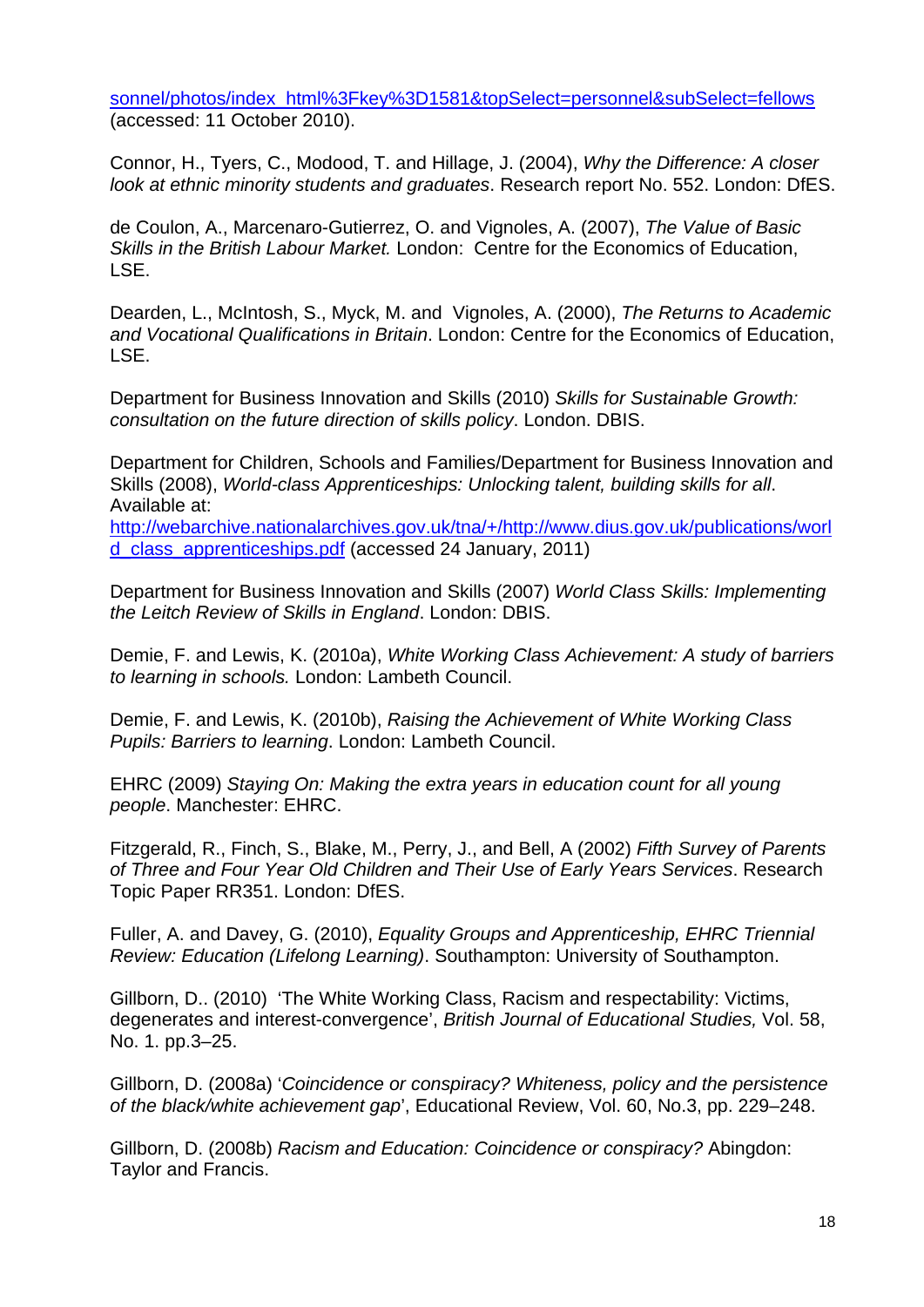Gillborn, D. (2009) *'Education: The numbers game and the construction of white racial victimhood',* in: *Who Cares About the White Working Class?* Runnymede Perspectives . London: Runnymede Trust.

Goodman, A. and Gregg, P. (2010) (eds) *Poorer Children's Educational Attainment: How important are attitudes and behaviour?* York: Joseph Rowntree Foundation.

Green, A. E. and Owen, D. (2006) *The Geography of Poor Skills and Access to Work.*  York: Joseph Rowntree Foundation.

HM Treasury (2006) *Prosperity for all in the Global Economy – World Class Skills.*  Leitch Review of Skills, Final Report. London: HM Treasury.

Howard, U. (2009) *FE Colleges in a New Culture of Adult and Lifelong Learning*, IFLL Sector Paper 7, niace. Available at: [www.niace.org.uk/lifelonglearninginquiry/docs/IFLL-](http://www.niace.org.uk/lifelonglearninginquiry/docs/IFLL-Sector-paper7.pdf)[Sector-paper7.pdf](http://www.niace.org.uk/lifelonglearninginquiry/docs/IFLL-Sector-paper7.pdf) (accessed 24 January 2011).

ippr (2010) *Recession Leaves Almost Half Young Black People Unemployed*. Technical briefing. Available at: [www.ippr.org.uk/pressreleases/?id=3846](http://www.ippr.org.uk/pressreleases/?id=3846) (accessed 24 January 2011).

Jenkins, A., Greenwood, C. and Vignoles, A. (2007) *The Returns to Qualifications in England: Updating the evidence base on Level 2 and Level 3 vocational qualifications.*  London: Centre for the Economics of Education, LSE.

Johnson, P. and Kossykh, Y. (2008) *Early Years, Life Chances and Equality : A literature review*. Frontier Economics, Research report 7. Equality and Human Rights Commission. Available at:

[www.equalityhumanrights.com/uploaded\\_files/research/7\\_earlyyears\\_lifechances.pdf](http://www.equalityhumanrights.com/uploaded_files/research/7_earlyyears_lifechances.pdf) (accessed 24 November 2010).

Kingdon, G. and Cassen, C. (2007), *Understanding Low Achievement in English Schools*. London: Centre for the Economics of Education, LSE.

Li, Y., Devine, F. and Heath, A. (2008) *Equality Group Inequalities in Education, Employment and Earnings: A research review and analysis of trends over time*. Manchester: EHRC.

Machin, S. and McNally, S. (2006) *Education and Child Poverty*. York: Joseph Rowntree Foundation.

Marshall, G. (2002) *Repositioning Class, Social Inequality in Industrial Societies*. London: Sage.

McIntosh, S (2007) *A Cost-benefit Analysis of Apprenticeships and Other Vocational Qualifications.* DfES Research Report 834. London: DfES.

McManus, I. C. (1998), 'Factors affecting the likelihood of applicants being offered a place in medical schools in the United Kingdon in 1996 and 1997: retrospective study', *British Medical Journal*, Vol. 317, No. 7166.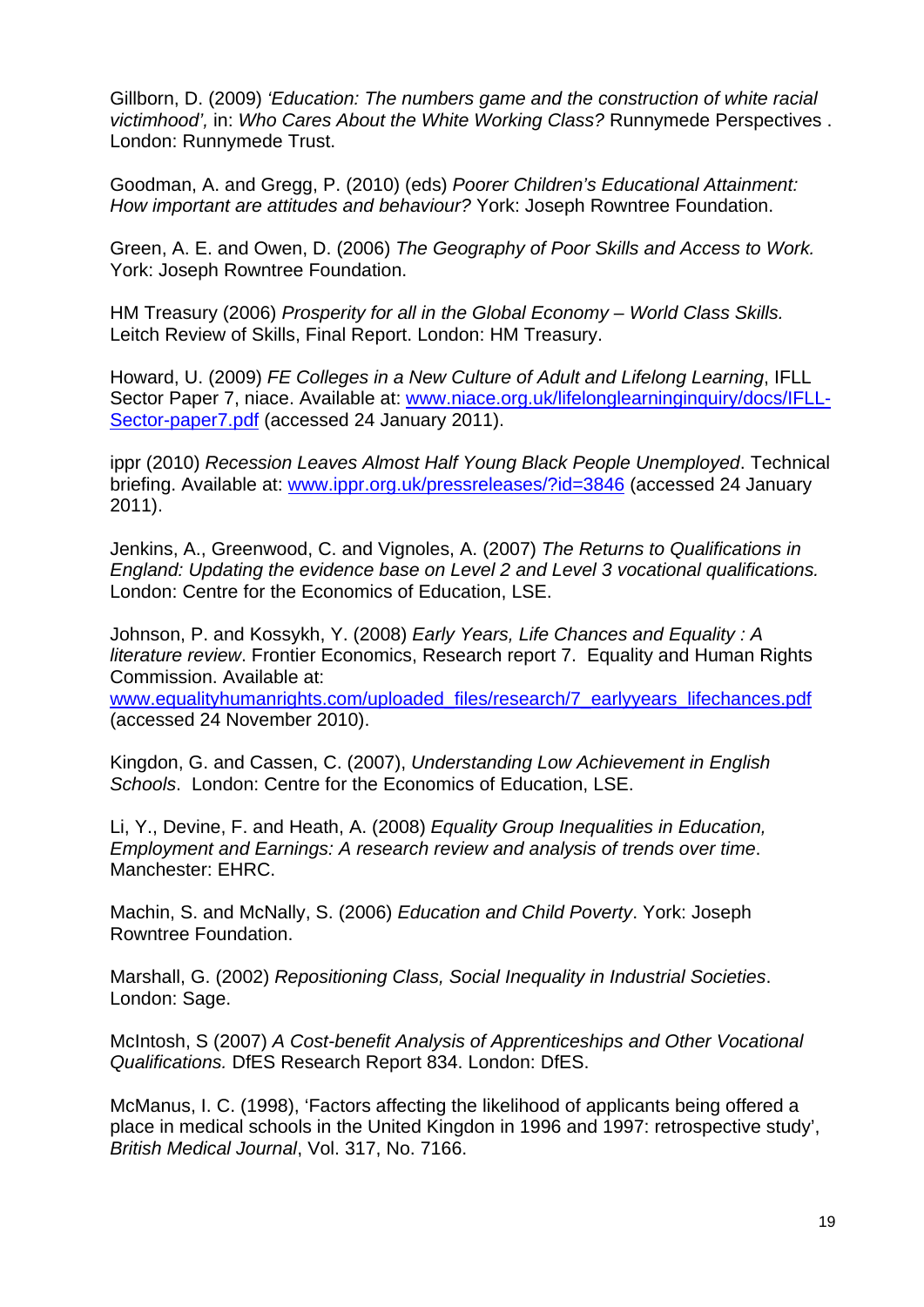Modood, T., Berthoud, R., Lakey, J., Nazroo J., Smith, P., Virdee, S. and Beishon, S. (1997), *Ethnic Minorities in Britain: Diversity and Disadvantage.* London: Policy Studies Institute.

Newton, B., Miller, L., Page, R and Tuohy, S. (2007), *Building on Young Apprenticeships*. Equal Opportunities report 444. Brighton: Institute for Employment Studies.

Ofsted (2009) *The Impact of Integrated Services on Children and their Families in Sure Start Children's Centres.* London: Ofsted. Available from: [www.ofsted.gov.uk/Ofsted](http://www.ofsted.gov.uk/Ofsted-home/Publications-and-research/Browse-all-by/Documents-by-type/Thematic-reports/The-impact-of-integrated-services-on-children-and-their-families-in-Sure-Start-children-s-centres)[home/Publications-and-research/Browse-all-by/Documents-by-type/Thematic](http://www.ofsted.gov.uk/Ofsted-home/Publications-and-research/Browse-all-by/Documents-by-type/Thematic-reports/The-impact-of-integrated-services-on-children-and-their-families-in-Sure-Start-children-s-centres)[reports/The-impact-of-integrated-services-on-children-and-their-families-in-Sure-Start](http://www.ofsted.gov.uk/Ofsted-home/Publications-and-research/Browse-all-by/Documents-by-type/Thematic-reports/The-impact-of-integrated-services-on-children-and-their-families-in-Sure-Start-children-s-centres)[children-s-centres](http://www.ofsted.gov.uk/Ofsted-home/Publications-and-research/Browse-all-by/Documents-by-type/Thematic-reports/The-impact-of-integrated-services-on-children-and-their-families-in-Sure-Start-children-s-centres) (accessed 24 January 2011).

Platt, L. (2007) *Poverty and Ethnicity in the UK*. Findings, Ref 2059. York: Joseph Rowntree Foundation.

Purcell, K., Elias, P. and Atfield, G. (2009), *Analysing the Relationship Between Participation and Educational and Career Development Patterns and Outcomes: A new classification of higher education institutions*. Futuretrack Working Paper 1, IER/HECSU. Warwick: University of Warwick.

Purcell, K., Elias, P., Ellison, R., Atfield, G., Adam, D. and Livanos, I. (2008) *Applying for Higher Education – The Diversity of Career Choices, Plans and Expectations. Findings from the First Futuretrack Survey of the 'Class of 2006' applications for Higher Education.* Warwick: IER/HECSU, University of Warwick.

Ramsey, A. (2008) *Graduate Earnings: An econometric analysis of returns, inequality and deprivation across the UK*. Belfast: Department for Employment and Learning, Northern Ireland.

Richardson, J.T.E. (2008a) *Degree Attainment, Ethnicity and Gender: A literature review*. Equality Challenge Unit. Available from: [www.ecu.ac.uk/documents/project](http://www.ecu.ac.uk/documents/project-files/ethnicity-and-degree-attainment-files/j-richardson-literature-review-jan08.pdf/view)[files/ethnicity-and-degree-attainment-files/j-richardson-literature-review-jan08.pdf/view](http://www.ecu.ac.uk/documents/project-files/ethnicity-and-degree-attainment-files/j-richardson-literature-review-jan08.pdf/view) (accessed 20 November 2010).

Richardson, J.T.E. (2008b) 'The attainment of ethnic minority students in UK higher education', *Studies in Higher Education*, Vol. 33, No. 1, pp. 33–48.

Sammons, P., Sylva, K., Melhuish, E., Siraj-Blatchford, I., Taggart, B. and Elliot, K. (2002) '*Measuring the impact of pre-school on children's cognitive progress over the pre-school period',* EPPE Technical Paper 8a. London: Institute of Education, cited in Johnson, P., Kossykh, Y. (2008), *Early Years, Life Chances and Equality: A literature review*. Frontier Economics, Research report: 7, Equality and Human Rights Commission. Available at:

[www.equalityhumanrights.com/uploaded\\_files/research/7\\_earlyyears\\_lifechances.pdf](http://www.equalityhumanrights.com/uploaded_files/research/7_earlyyears_lifechances.pdf) (accessed 20 November 2010).

Sammons, P., Sylva, K., Melhuish, E., Siraj-Blatchford, I., Taggart, B., Hunt, S. and Jelicic, H. (2008) *Influences on Children's Cognitive and Social Development in Year 6.*  Effective Pre-School and Primary Education 3-11 Project (EPPE 3-11), DCSF-RB048- 049. London: Department for Children, Schools and Families.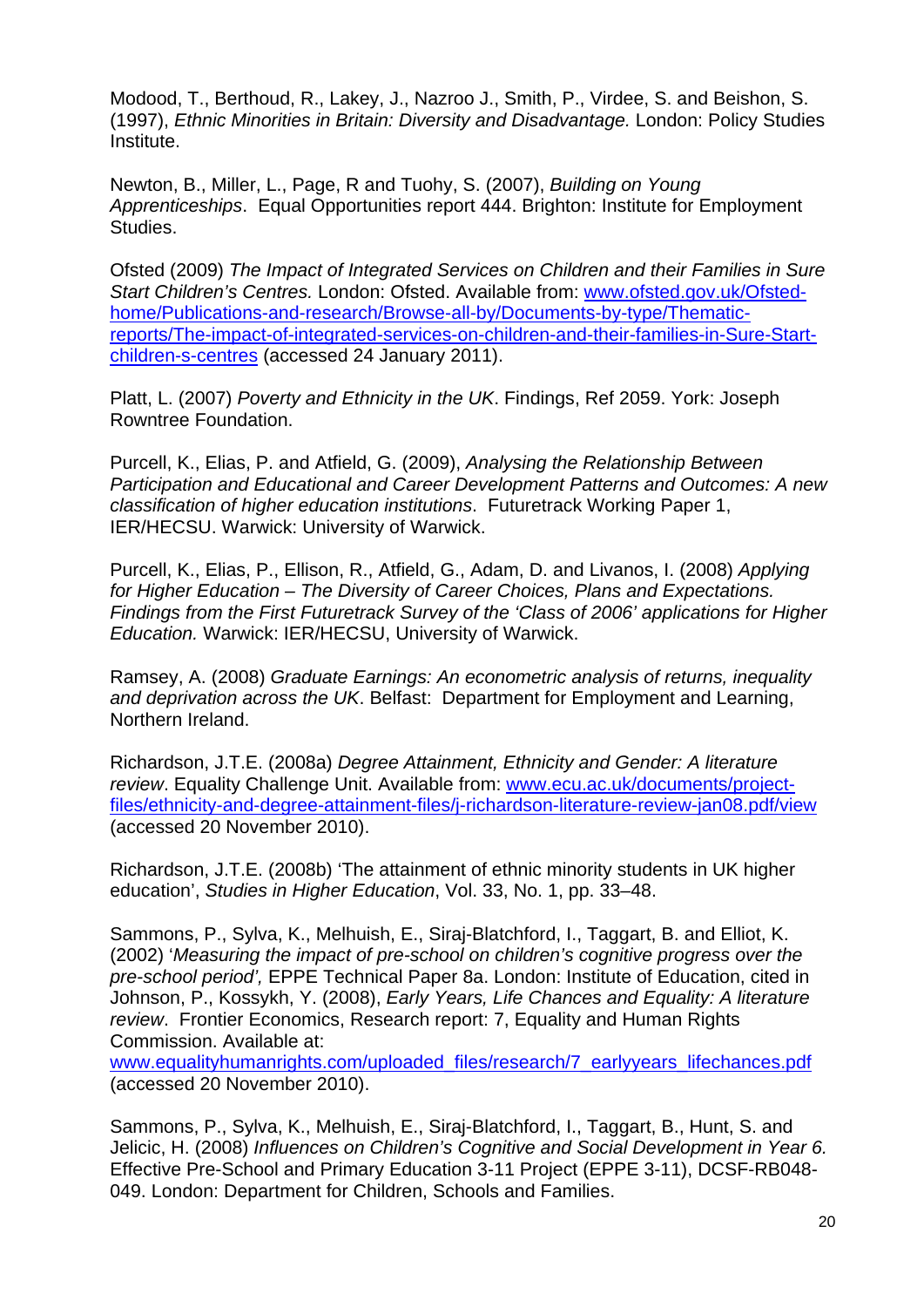Shiner, M. and Modood, T. (2002) 'Help or Hindrance? Higher education and the route to ethnic equality'*, British Journal of Sociology and Education*, Vol. 23, No. 2.

Sianesi, B. and Van Reenen, J. (2003) '*The returns to education: Microeconomics'*, Journal of Economic Surveys, Vol. 17, No.2, pp. 157–200.

Smith, N. and Middleton, S. (2007), *A Review of Poverty Dynamics Research in the UK.*  York: Joseph Rowntree Foundation.

Strand, S. (2010) 'Do some schools narrow the gap? Differential school effectiveness by ethnicity, gender, poverty and prior attainment', *School Effectiveness and School Improvement, Vol. 21, No.3, 289–314.* 

Strand, S. (in press) 'The white British-black Caribbean achievement gap: Tests, tiers and teacher expectations', *British Educational Research Journal.* Copy available at <http://www2.warwick.ac.uk/fac/soc/cedar/staff/stevestrand>(accessed 20 November 2010).

Strand, S. (2008), *Minority Ethnic Pupils in the Longitudinal Study of Young People in England.* Report DCSF-RR029. London: Department for Children, Schools and Families.

Strand, S. (1999), 'Ethnic group, sex and economic disadvantage: Associations with pupils' educational progress from baseline to the end of Key Stage 1*', British Educational Research Journal*, Vol. 25, No. 2, pp. 179*–*202.

Sylva, K., Melhuish, E., Siraj-Blatchford, I. and Taggart, B. (2007), *Promoting Equality in the Early Years*. Report to the Equalities Review. London: Cabinet Office.

Tikly, L., Caballero, C., Haynes, J. and Hill, J. (2004), *Understanding the Educational Needs of Mixed Heritage Pupils*. Nottingham: University of Bristol in association with Birmingham Local Education Authority (Research Report RR549 for the DfES). Available at: [www.education.gov.uk/research/data/uploadfiles/rr549.pdf](http://www.education.gov.uk/research/data/uploadfiles/rr549.pdf) (accessed 28 October 2010).

Tolley, J. and Rundle, J. (2006) *A Review of Black and Minority Ethnic Participation in Higher Education*. Liverpool: Aimhigher.

Torgerson, C., Gorard, S., Low, G., Ainsworth, H., See, B. H. and Wright, K. (2008), *What are the factors that promote high post-16 participation of many minority ethnic groups?: A focused review of the UK-based aspirations literature*. Institute of Education. Social Science Research Unit, University of London. Evidence for Policy and Practice Information and Co-ordinating Centre . Available at: [http://eppi.ioe.ac.uk/cms/Default.aspx?tabid=2386>](http://eppi.ioe.ac.uk/cms/Default.aspx?tabid=2386) (accessed 28 November 2010).

TUC (2009) *Black Workers and the Recession.* Recession Report Number 6. London: TUC.

Wilson, D., Burgess, S., and Briggs, A (2006) The Dynamics of School Attainment of England's Ethnic Minorities. London: Centre for the Economics of Education, LSE.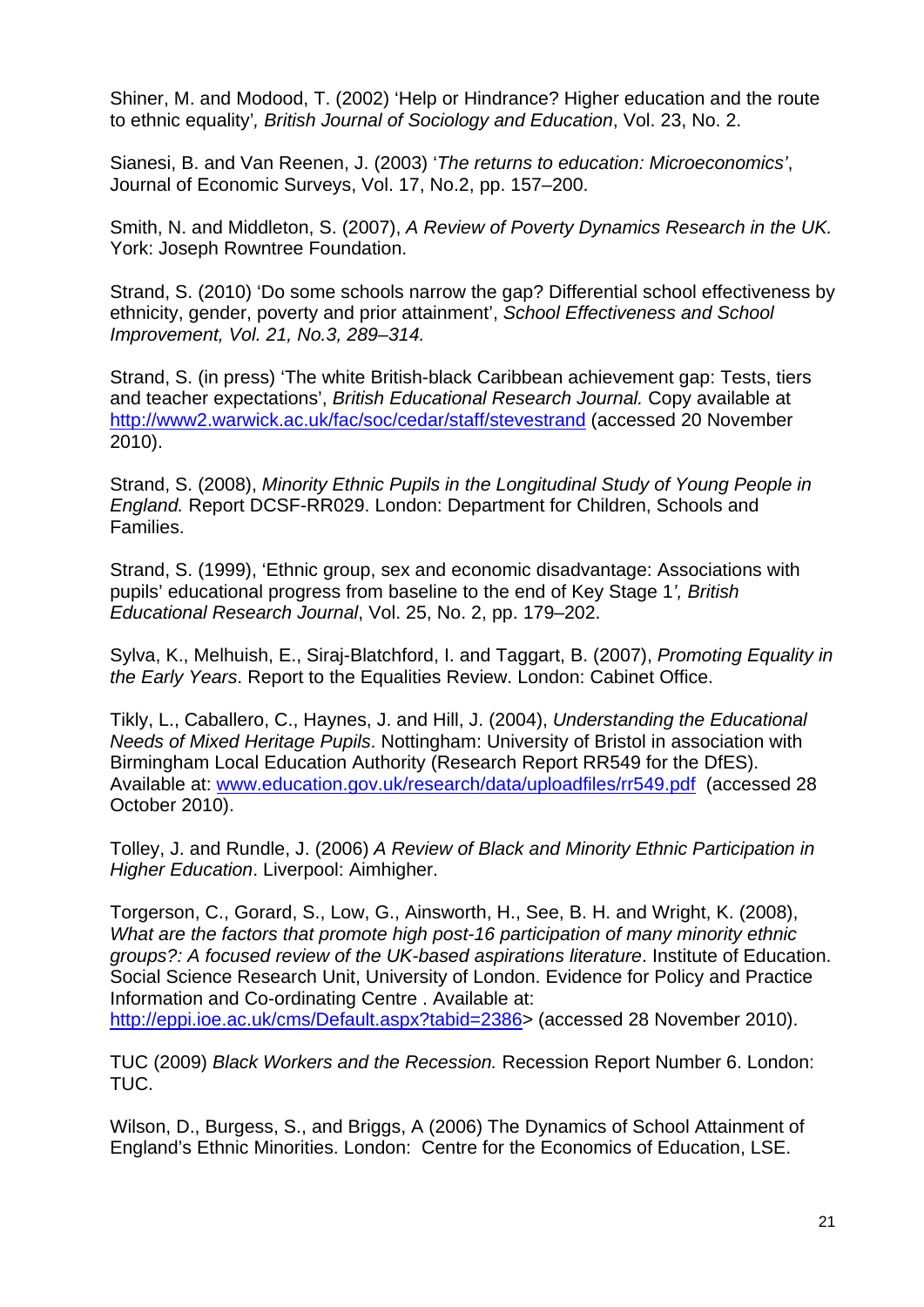Wood, M., Hales, J., Purdon, S., Sejersen, T. and Hayllar, O. (2009), *A Test for Racial Discrimination in Recruitment Practice in British Cities*. DWP Report No. 607. Norwich: TSO.